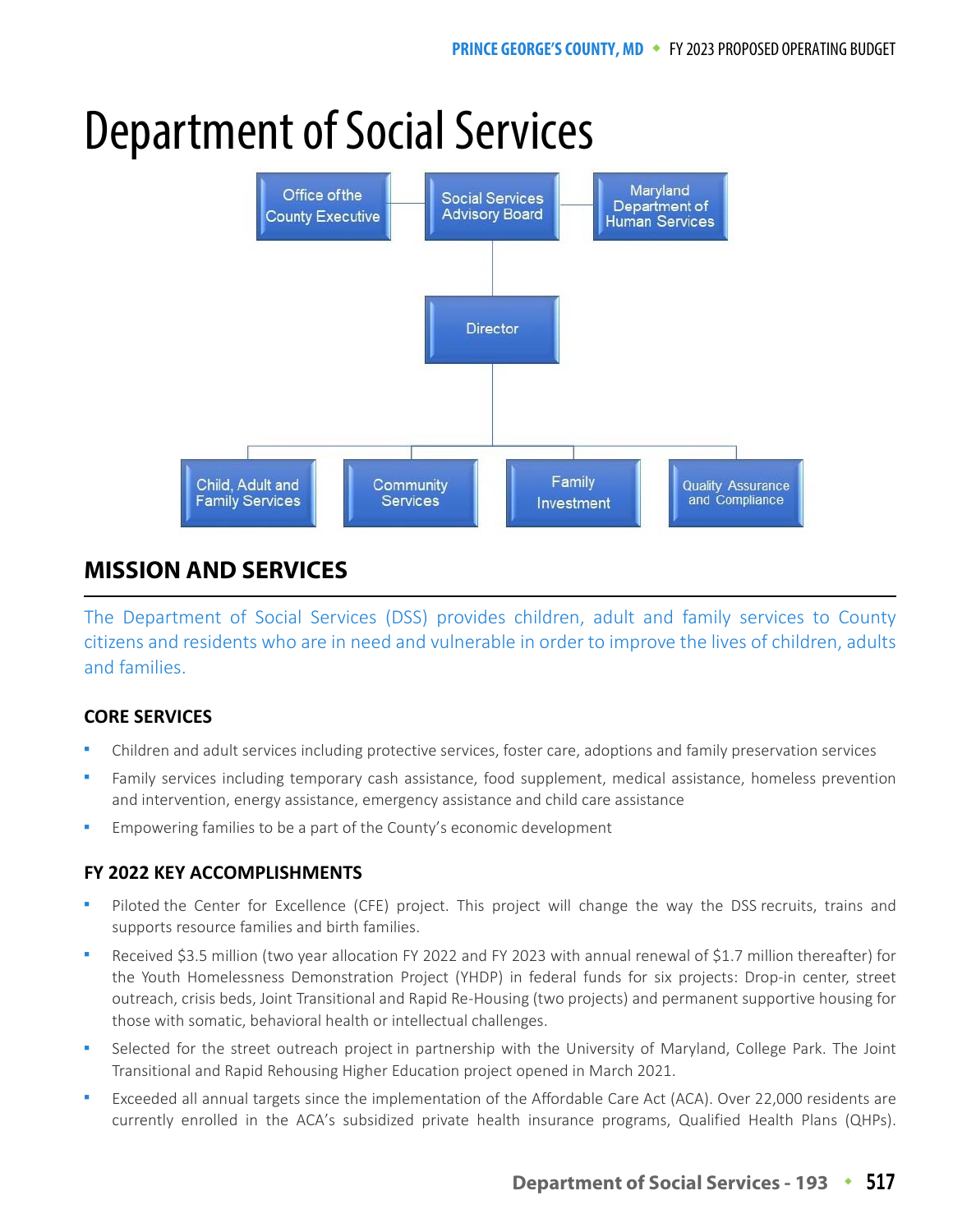Enrollment in Medicaid and the Maryland Children's Health Program (MCHP) has grown to over 244,000 County residents, an increase of 106,000 people since the 2014 expansion of Medicaid.

 Developed foster care fast track program to provide additional resources to improve access to healthcare and improve compliance with the child welfare wellness indicators.

#### **STRATEGIC FOCUS AND INITIATIVES IN FY 2023**

The agency's top priorities in FY 2023 are:

- Increase the safety and stability of children and adults by completing protective service responses within the mandatory period.
- Stabilize families and individuals in need through increased access to services, resulting in an increase in the number of vulnerable, eligible citizens achieving stability through integrated services.
- Increase the focus on intervention for at-risk youth by assisting individuals, adults and families in achieving and maintaining permanence in the community.

# **FY 2023 BUDGET SUMMARY**

The FY 2023 proposed budget for the Department of Social Services is \$25,869,500, an increase of \$2,541,600 or 10.9% over the FY 2022 approved budget.

|                     | FY 2021 Actual |          | FY 2022 Budget |         | FY 2022 Estimate    |         | FY 2023 Proposed |         |
|---------------------|----------------|----------|----------------|---------|---------------------|---------|------------------|---------|
| <b>Fund Types</b>   | <b>Amount</b>  | % Total  | <b>Amount</b>  | % Total | Amount              | % Total | Amount           | % Total |
| <b>General Fund</b> | \$5,739,208    | $31.2\%$ | \$6,341,200    | 27.2%   | \$5,874,900         | 29.1%   | \$6,286,700      | 24.3%   |
| <b>Grant Funds</b>  | 12,678,123     | 68.8%    | 16,986,700     | 72.8%   | 14,293,600          | 70.9%   | 19,582,800       | 75.7%   |
| <b>Total</b>        | \$18,417,331   | 100.0%   | \$23,327,900   | 100.0%  | <b>\$20,168,500</b> | 100.0%  | \$25,869,500     | 100.0%  |

#### **Expenditures by Fund Type**

#### **GENERAL FUND**

The FY 2023 proposed General Fund budget for the Department of Social Services is \$6,286,700, a decrease of \$54,500 or -0.9% under the FY 2022 approved budget.

#### **Reconciliation from Prior Year**

|                                                                                                                                                                | <b>Expenditures</b> |
|----------------------------------------------------------------------------------------------------------------------------------------------------------------|---------------------|
| <b>FY 2022 Approved Budget</b>                                                                                                                                 | \$6,341,200         |
| Increase Cost: Compensation - Mandated Salary Requirements - Annualization of FY 2022 salary adjustments                                                       | \$98,800            |
| Increase Cost: Fringe Benefits - Increase in the fringe benefit rate from 23.0% to 25.5% to align with projected costs                                         | 63,900              |
| <b>Increase Cost: Compensation</b> - Increase in State salary supplements                                                                                      | 27,300              |
| Increase Cost: Operating - Technology Cost Allocation - Increase in OIT charges based on anticipated countywide costs<br>for technology                        | 18,300              |
| <b>Increase Cost: Operating</b> — Net increase in operating contracts to support shelters for men                                                              | 9,600               |
| Decrease Cost: Compensation Cash Match - Realignment of required County contribution for the Office of Strategic<br>Partnerships and Community Solutions grant | (33,500)            |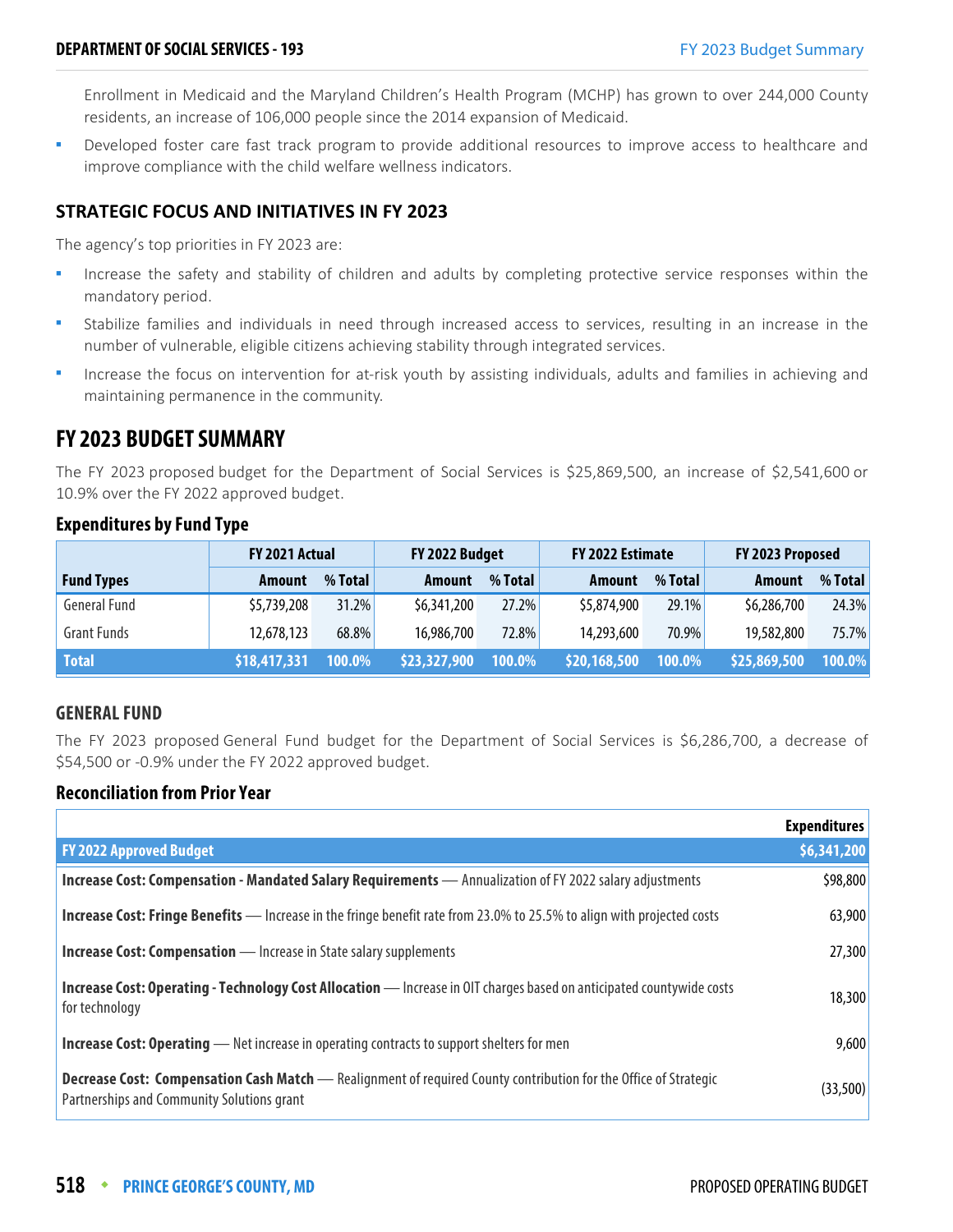#### **Reconciliation from Prior Year** (continued)

|                                                                                                                                                     | <b>Expenditures</b> |
|-----------------------------------------------------------------------------------------------------------------------------------------------------|---------------------|
| <b>Decrease Cost: Operating</b> — Net decrease in general office supplies, office building rental and telephones to align with<br>anticipated costs | (113,000)           |
| <b>Decrease Cost: Compensation</b> - Increase in budgeted salary attrition                                                                          | (125,900)           |
| <b>FY 2023 Proposed Budget</b>                                                                                                                      | \$6,286,700         |

#### **GRANT FUNDS**

The FY 2023 proposed grant budget for the Department of Social Services is \$19,582,800, an increase of \$2,596,100 or 15.3% over the FY 2022 approved budget. Major sources of funds in the FY 2023 proposed budget include:

- **Welfare Reform Work Opportunities**
- **•** Office of Strategic Partnerships and Community Solutions
- **Emergency Housing Program**

#### **Reconciliation from Prior Year**

|                                                                                                                                                                                                                                                                                                                                                                                             | <b>Expenditures</b> |
|---------------------------------------------------------------------------------------------------------------------------------------------------------------------------------------------------------------------------------------------------------------------------------------------------------------------------------------------------------------------------------------------|---------------------|
| <b>FY 2022 Approved Budget</b>                                                                                                                                                                                                                                                                                                                                                              | \$16,986,700        |
| Add: New Grants - Disparities in Social Determinantes, Emergency Housing Program and Low Income Household Water<br>Assistance Program                                                                                                                                                                                                                                                       | \$2,838,100         |
| <b>Enhance: Existing Programs</b> — Continuum of Care (CoC) Planning Project-1, Homelessness Solutions, Office of Home<br>Energy Programs, Office of Strategic Partnerships and Community Solutions, Transitional Center for Men, Transitional Housing<br>programs and Food Stamp Employment and Training/Able Bodied Adults Without Dependent Supplemental Nutrition<br>Assistance Program | 737,500             |
| Remove: Prior Year Appropriation - Placement Stability and Permanency for LBGTQ Foster Children                                                                                                                                                                                                                                                                                             | (273, 100)          |
| Reduce: Existing Programs - Emergency Food and Shelter, Homeless Youth Demonstration Project, Maryland<br>Emergency Food, Permanent Housing Program for People with Disabilities programs, Child Advocacy Support Services and<br><b>Family Investment Administration Program</b>                                                                                                           | (706, 400)          |
| <b>FY 2023 Proposed Budget</b>                                                                                                                                                                                                                                                                                                                                                              | \$19,582,800        |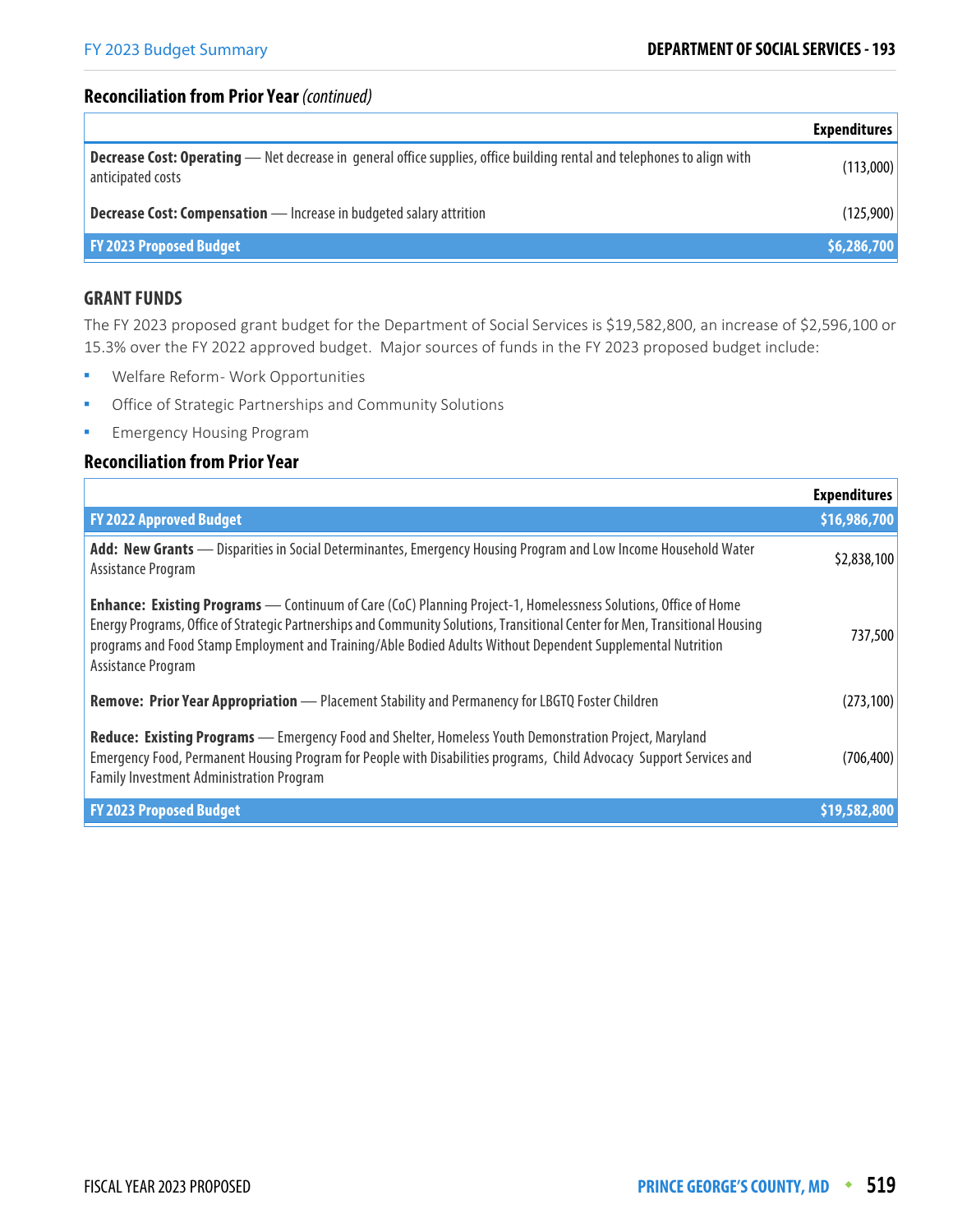# **STAFF AND BUDGET RESOURCES**

|                                                    | FY 2021       | FY 2022        | FY 2023  | Change    |                                  |                     | FY 2023        |                 |
|----------------------------------------------------|---------------|----------------|----------|-----------|----------------------------------|---------------------|----------------|-----------------|
| <b>Authorized Positions</b><br><b>General Fund</b> | <b>Budget</b> | <b>Budget</b>  | Proposed | FY22-FY23 | Positions By Classification      | Full<br><b>Time</b> | Part<br>Time   | Limited<br>Term |
| Full Time - Civilian                               | 27            | 27             | 27       | $\theta$  | <b>Account Clerk</b>             | $\Omega$            | $\Omega$       | $\overline{2}$  |
|                                                    |               |                | $\theta$ |           | Accountant                       |                     | $\Omega$       |                 |
| Full Time - Sworn                                  | 0             | $\overline{0}$ |          | $\theta$  |                                  | 2                   |                |                 |
| Subtotal - FT                                      | 27            | 27             | 27       | 0         | Administrative Aide              | 2                   | $\Omega$       | $\Omega$        |
| Part Time                                          | 0             | $\Omega$       | $\theta$ | $\Omega$  | Administrative Assistant         | $\Omega$            | $\Omega$       | Q               |
| <b>Limited Term</b>                                | 0             | $\overline{0}$ | 0        | $\theta$  | <b>Administrative Specialist</b> | 5                   | $\Omega$       | $\Omega$        |
|                                                    |               |                |          |           | <b>Associate Director</b>        |                     | $\Omega$       | $\Omega$        |
| <b>Grant Program Funds</b>                         |               |                |          |           | <b>Community Developer</b>       | 18                  | 0              | 114             |
| Full Time - Civilian                               | 5             | 5              | 5        | $\theta$  | Community Development Aide       | $\theta$            | $\Omega$       | 2               |
| Full Time - Sworn                                  | 0             | 0              | $\theta$ | $\theta$  | <b>Community Development</b>     |                     |                |                 |
| Subtotal - FT                                      | 5             | 5              | 5        | $\Omega$  | Assistant                        | $\Omega$            | $\overline{0}$ | 26              |
| Part Time                                          | $\theta$      | $\Omega$       | U        | $\Omega$  | Counselor                        | $\Omega$            | $\Omega$       | 3               |
| <b>Limited Term</b>                                | 224           | 224            | 224      | $\theta$  | Data Entry Operator              | $\Omega$            | $\theta$       |                 |
|                                                    |               |                |          |           | Executive Administrative Aide    | 2                   | $\Omega$       | $\Omega$        |
| <b>TOTAL</b>                                       |               |                |          |           | <b>General Clerk</b>             | $\theta$            | $\Omega$       | 65              |
| Full Time - Civilian                               | 32            | 32             | 32       | $\Omega$  | Human Resource Analyst           |                     | $\Omega$       | $\Omega$        |
| Full Time - Sworn                                  | $\Omega$      | $\theta$       | $\theta$ | $\theta$  | Human Resource Assistant         | $\theta$            | $\Omega$       |                 |
| Subtotal - FT                                      | 32            | 32             | 32       | $\Omega$  | Social Worker                    |                     | $\Omega$       | $\Omega$        |
|                                                    |               |                |          |           | <b>TOTAL</b>                     | 32                  | 0              | 224             |
| Part Time                                          | $\theta$      | $\Omega$       | $\Omega$ | $\theta$  |                                  |                     |                |                 |
| <b>Limited Term</b>                                | 224           | 224            | 224      | $\theta$  |                                  |                     |                |                 |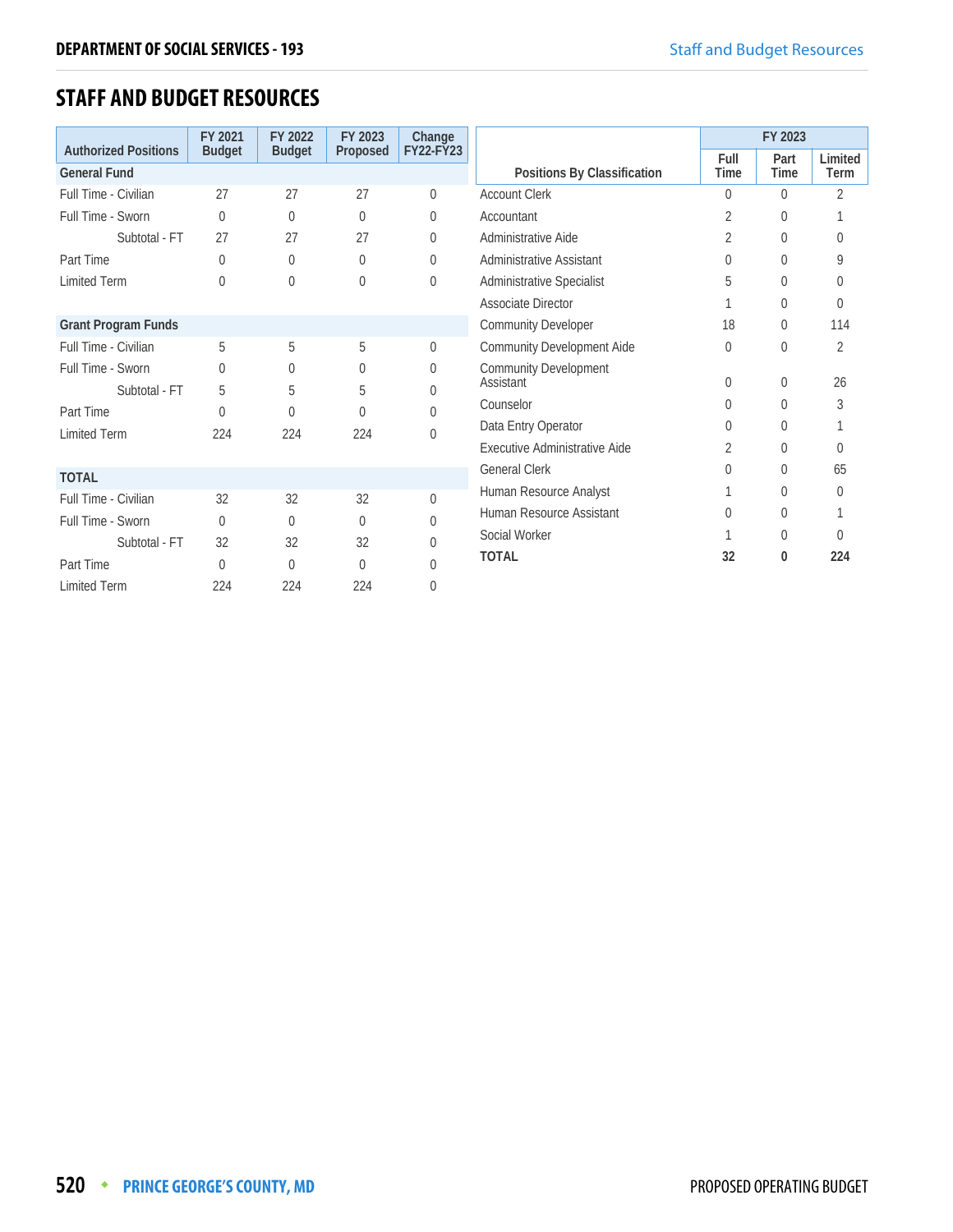|  |                        | <b>FY 2021</b> | <b>FY 2022</b> | <b>FY 2022</b>  | FY 2023         | Change FY22-FY23 |             |
|--|------------------------|----------------|----------------|-----------------|-----------------|------------------|-------------|
|  | Category               | Actual         | <b>Budget</b>  | <b>Estimate</b> | <b>Proposed</b> | Amount $(5)$     | Percent (%) |
|  | Compensation           | \$1,400,038    | \$2,877,200    | \$2,293,600     | \$2,843,900     | $$$ (33,300)     | $-1.2%$     |
|  | <b>Fringe Benefits</b> | 438,761        | 661.800        | 642,200         | 725,700         | 63,900           | 9.7%        |
|  | <b>Operating</b>       | 3,900,409      | 3,177,600      | 2,939,100       | 3,092,500       | (85, 100)        | $-2.7%$     |

Capital Outlay — — — — —

# **Expenditures by Category - General Fund**

In FY 2023, compensation expenditures decrease -1.2% under the FY 2022 budget primarily due to an increase in the budgeted salary attrition as well as a decrease in the County contribution for the Office of Strategic Partnerships and Community Solutions grant. Funding is provided for mandated salary requirements and State salary supplements. Compensation costs include funding for 27 full time positions. Fringe benefit expenditures increase 9.7% over the FY 2022 budget due to changes in the countywide projected healthcare and pension costs.

**SubTotal \$5,739,208 \$6,716,600 \$5,874,900 \$6,662,100 \$(54,500) -0.8%** Recoveries — (375,400) — (375,400) — 0.0% **Total \$5,739,208 \$6,341,200 \$5,874,900 \$6,286,700 \$(54,500) -0.9%**

Operating expenditures decrease 2.7% under the FY 2022 budget primarily to reflect the costs of general office supplies, office building rental and telephones. Funding continues to support consultant services for the Food Equity and Food Insecurity Taskforce and Maryland Money Market Double Value Coupon Program.

Recoveries remain unchanged from the FY 2022 budget to support compensation and fringe benefits for four positions recovering from grant programs.

#### **Expenditures by Division - General Fund**

|                                         | <b>FY 2021</b>      | <b>FY 2022</b> | <b>FY 2022</b>  | <b>FY 2023</b>  | <b>Change FY22-FY23</b> |             |
|-----------------------------------------|---------------------|----------------|-----------------|-----------------|-------------------------|-------------|
| Category                                | <b>Actual</b>       | <b>Budget</b>  | <b>Estimate</b> | <b>Proposed</b> | Amount $(5)$            | Percent (%) |
| Administration                          | \$1,458,977         | \$2,204,100    | \$2,078,000     | \$2,035,400     | \$(168,700)             | $-7.7\%$    |
| <b>Community Programs</b>               | 3,250,424           | 2,564,600      | 2,327,100       | 2,692,700       | 128,100                 | 5.0%        |
| Child, Adult and Family Services        | 820,171             | 1,222,000      | 1,119,100       | 1,191,600       | (30, 400)               | $-2.5%$     |
| <b>Family Investment Administration</b> | 209,636             | 350,500        | 350,700         | 367,000         | 16,500                  | 4.7%        |
| <b>Total</b>                            | $\sqrt{55,739,208}$ | 56,341,200     | \$5,874,900     | \$6,286,700     | \$ (54, 500)            | $-0.9\%$    |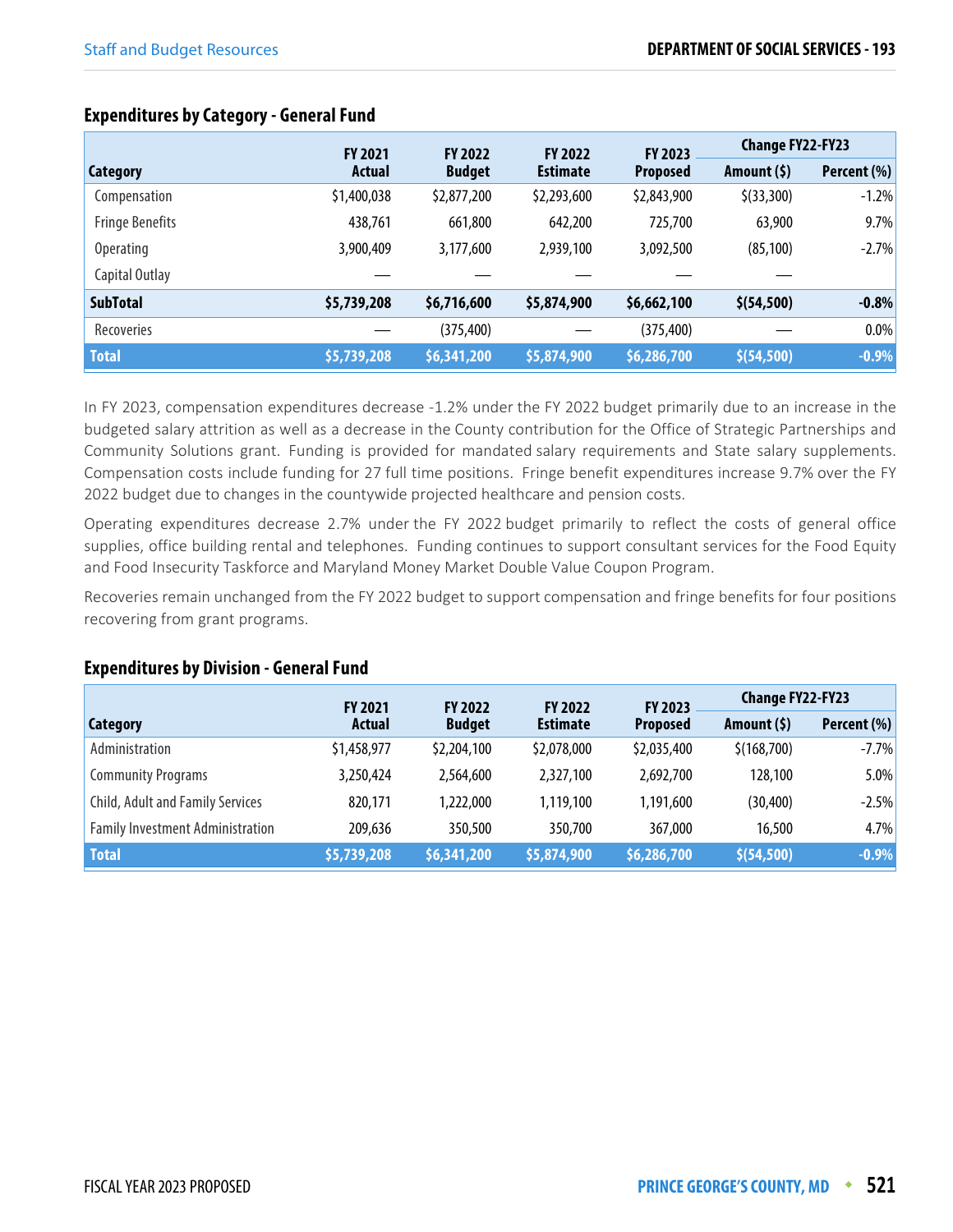# **General Fund - Division Summary**

|                                                         | FY 2021       | FY 2022       | FY 2022         | FY 2023         | <b>Change FY22-FY23</b> |             |
|---------------------------------------------------------|---------------|---------------|-----------------|-----------------|-------------------------|-------------|
| <b>Category</b>                                         | <b>Actual</b> | <b>Budget</b> | <b>Estimate</b> | <b>Proposed</b> | Amount (\$)             | Percent (%) |
| <b>Administration</b>                                   |               |               |                 |                 |                         |             |
| Compensation                                            | \$752,611     | \$1,597,600   | \$1,259,200     | \$1,420,100     | \$(177,500)             | $-11.1%$    |
| <b>Fringe Benefits</b>                                  | 189,884       | 369,900       | 354,100         | 361,900         | (8,000)                 | $-2.2%$     |
| Operating                                               | 516,482       | 480,600       | 464,700         | 497,400         | 16,800                  | 3.5%        |
| Capital Outlay                                          |               |               |                 |                 |                         |             |
| <b>SubTotal</b>                                         | \$1,458,977   | \$2,448,100   | \$2,078,000     | \$2,279,400     | \$(168,700)             | $-6.9%$     |
| Recoveries                                              |               | (244,000)     |                 | (244,000)       |                         | 0.0%        |
| <b>Total Administration</b>                             | \$1,458,977   | \$2,204,100   | \$2,078,000     | \$2,035,400     | \$(168,700)             | $-7.7%$     |
| <b>Community Programs</b>                               |               |               |                 |                 |                         |             |
| Compensation                                            | \$153,827     | \$610,100     | \$440,800       | \$734,400       | \$124,300               | 20.4%       |
| <b>Fringe Benefits</b>                                  | 68,995        | 140,200       | 123,400         | 190,400         | 50,200                  | 35.8%       |
| <b>Operating</b>                                        | 3,027,602     | 1,945,700     | 1,762,900       | 1,899,300       | (46, 400)               | $-2.4%$     |
| Capital Outlay                                          |               |               |                 |                 |                         |             |
| <b>SubTotal</b>                                         | \$3,250,424   | \$2,696,000   | \$2,327,100     | \$2,824,100     | \$128,100               | 4.8%        |
| Recoveries                                              |               | (131, 400)    |                 | (131, 400)      |                         | 0.0%        |
| <b>Total Community Programs</b>                         | \$3,250,424   | \$2,564,600   | \$2,327,100     | \$2,692,700     | \$128,100               | 5.0%        |
| <b>Child, Adult and Family Services</b>                 |               |               |                 |                 |                         |             |
| Compensation                                            | \$486,600     | \$662,500     | \$586,600       | \$669,400       | \$6,900                 | 1.0%        |
| <b>Fringe Benefits</b>                                  | 179,345       | 151,200       | 164,200         | 171,900         | 20,700                  | 13.7%       |
| Operating                                               | 154,226       | 408,300       | 368,300         | 350,300         | (58,000)                | $-14.2%$    |
| Capital Outlay                                          |               |               |                 |                 |                         |             |
| <b>SubTotal</b>                                         | \$820,171     | \$1,222,000   | \$1,119,100     | \$1,191,600     | \$ (30, 400)            | $-2.5%$     |
| Recoveries                                              |               |               |                 |                 |                         |             |
| <b>Total Child, Adult and Family</b><br><b>Services</b> | \$820,171     | \$1,222,000   | \$1,119,100     | \$1,191,600     | \$ (30, 400)            | $-2.5%$     |
| <b>Family Investment Administration</b>                 |               |               |                 |                 |                         |             |
| Compensation                                            | \$7,000       | \$7,000       | \$7,000         | \$20,000        | \$13,000                | 185.7%      |
| <b>Fringe Benefits</b>                                  | 537           | 500           | 500             | 1,500           | 1,000                   | 200.0%      |
| <b>Operating</b>                                        | 202,099       | 343,000       | 343,200         | 345,500         | 2,500                   | 0.7%        |
| Capital Outlay                                          |               |               |                 |                 |                         |             |
| <b>SubTotal</b>                                         | \$209,636     | \$350,500     | \$350,700       | \$367,000       | \$16,500                | 4.7%        |
| Recoveries                                              |               |               |                 |                 |                         |             |
| <b>Total Family Investment</b><br><b>Administration</b> | \$209,636     | \$350,500     | \$350,700       | \$367,000       | \$16,500                | 4.7%        |
| <b>Total</b>                                            | \$5,739,208   | \$6,341,200   | \$5,874,900     | \$6,286,700     | \$(54, 500)             | $-0.9%$     |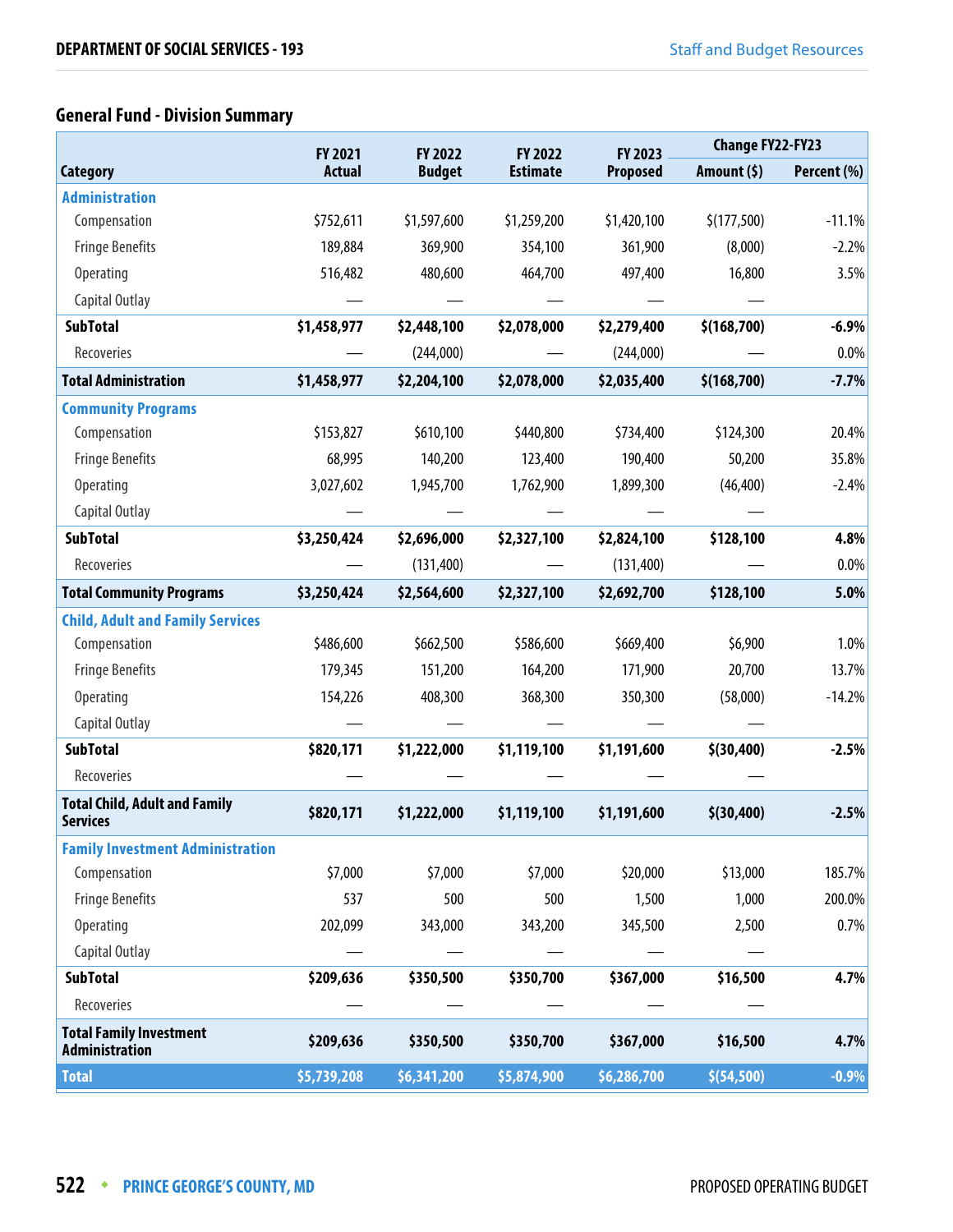# **DIVISION OVERVIEW**

#### **Administration**

The Administration Office provides general oversight of State and County funded programs and services. Dual (State and County) financial, procurement, personnel and automation functions are administered and maintained. This division also regulates and monitors program and service policies and procedures. Funding is included for positions charged with the overall management and direction of the agency along with staff positions for the functions identified. The Office of Strategic Partnerships and Community Solutions is housed within this division which is a county cash contribution/cash match of \$740,600 for 78 limited term grant funded (LTGF) community resource advocate positions in the public schools. The budget of \$2.3 million for this activity is funded by a grant from the Board of Education.

#### **Fiscal Summary**

In FY 2023, the division expenditures decrease \$168,700 or -7.7% under the FY 2022 budget. Staffing resources decrease by two positions from the FY 2022 budget. The primary budget changes include:

- A net decrease in personnel costs due to the transfer of one position to the Child, Adult and Family Division, one position to the Community Program Division and one state supplement position to the Family Investment Administration offset by countywide projected healthcare and pension costs.
- An increase in operating costs due to technology cost allocation charges.
- A decrease in operating contracts for the annual retreat and reduced advertising.

|                             | <b>FY 2022</b> | FY 2023         | <b>Change FY22-FY23</b> |                         |  |  |
|-----------------------------|----------------|-----------------|-------------------------|-------------------------|--|--|
|                             | <b>Budget</b>  | <b>Proposed</b> |                         | Amount (\$) Percent (%) |  |  |
| <b>Total Budget</b>         | \$2,204,100    | \$2,035,400     | \$(168, 700)            | $-7.7%$                 |  |  |
| <b>STAFFING</b>             |                |                 |                         |                         |  |  |
| <b>Full Time - Civilian</b> | 10             | 8               | (2)                     | $-20.0\%$               |  |  |
| <b>Full Time - Sworn</b>    | $\Omega$       | $\Omega$        | $\Omega$                | $0.0\%$                 |  |  |
| <b>Subtotal - FT</b>        | 10             | 8               | (2)                     | $-20.0%$                |  |  |
| Part Time                   | $\Omega$       | 0               | $\Omega$                | $0.0\%$                 |  |  |
| <b>Limited Term</b>         | 0              |                 | 0                       | 0.0%                    |  |  |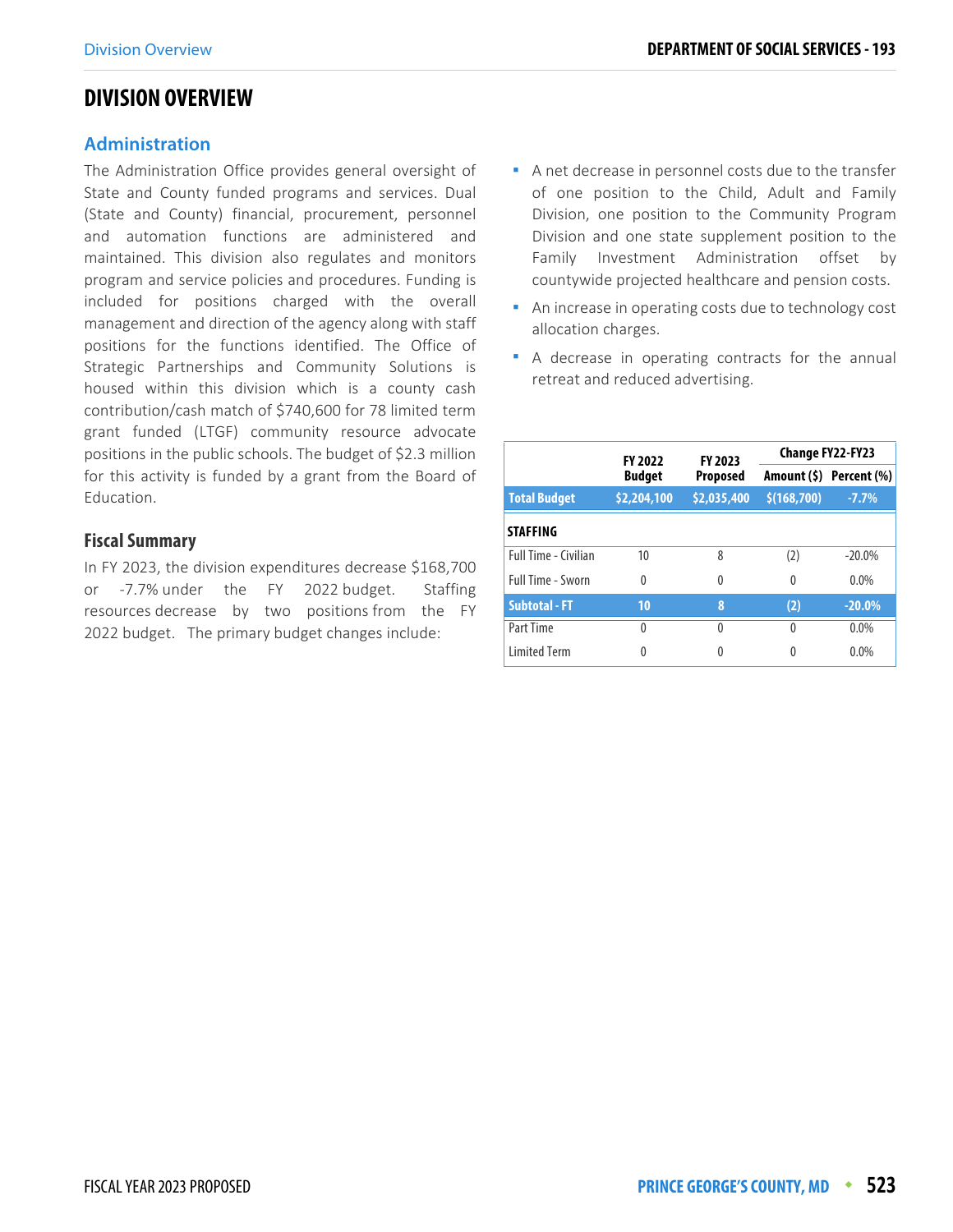#### **Community Programs**

The Community Programs Division manages programs that provide assistance to families through unforeseen emergencies (Energy Assistance, Eviction Prevention Assistance, Transitional Housing Emergency Shelter, homelessness and food pantries). The division provides oversight to three homeless shelters.

The Energy Assistance Program staff provide and complete energy packages and program overviews that link several programs to the community and residents. Programs promote energy conservation, customer financial responsibility and energy independence.

The Nutrition Program promotes a partnership with the Capital Area Food Bank and the agency to focus on hunger and poor nutrition within the County. This program's success requires support of community partners including the Department of Corrections, U.S. Army Recruiters and recruits, faith-based organizations and the business community.

The Housing Assistance Programs provide residents with an array of services including interviewing and assessment, counseling and referral, landlord and tenant mediation, links to other resources and community outreach and trainings.

#### **Fiscal Summary**

In FY 2023, the division expenditures increase \$128,100 or 5.0% over the FY 2022 budget. Staffing resources increase by three positions from the FY 2022 budget. The primary budget changes include:

- An increase in personnel costs due to countywide salary adjustments, the transfer of one position from the Administration Office and two positions from the Child, Adult and Family division as well as projected healthcare and pension costs.
- A net increase in travel and equipment lease costs offset by operating contracts for the accreditation renewal and office building rental costs.
- Continued support for the homelessness prevention and rapid rehousing initiatives.

|                             | <b>FY 2022</b> | FY 2023         | <b>Change FY22-FY23</b> |                         |  |  |
|-----------------------------|----------------|-----------------|-------------------------|-------------------------|--|--|
|                             | <b>Budget</b>  | <b>Proposed</b> |                         | Amount (\$) Percent (%) |  |  |
| <b>Total Budget</b>         | \$2,564,600    | \$2,692,700     | \$128,100               | 5.0%                    |  |  |
| <b>STAFFING</b>             |                |                 |                         |                         |  |  |
| <b>Full Time - Civilian</b> | 7              | 10              | 3                       | 42.9%                   |  |  |
| <b>Full Time - Sworn</b>    | 0              | $\theta$        | 0                       | $0.0\%$                 |  |  |
| <b>Subtotal - FT</b>        | 7              | 10              | 3                       | 42.9%                   |  |  |
| Part Time                   | $\Omega$       | $\Omega$        | $\Omega$                | 0.0%                    |  |  |
| <b>Limited Term</b>         | 0              |                 | 0                       | 0.0%                    |  |  |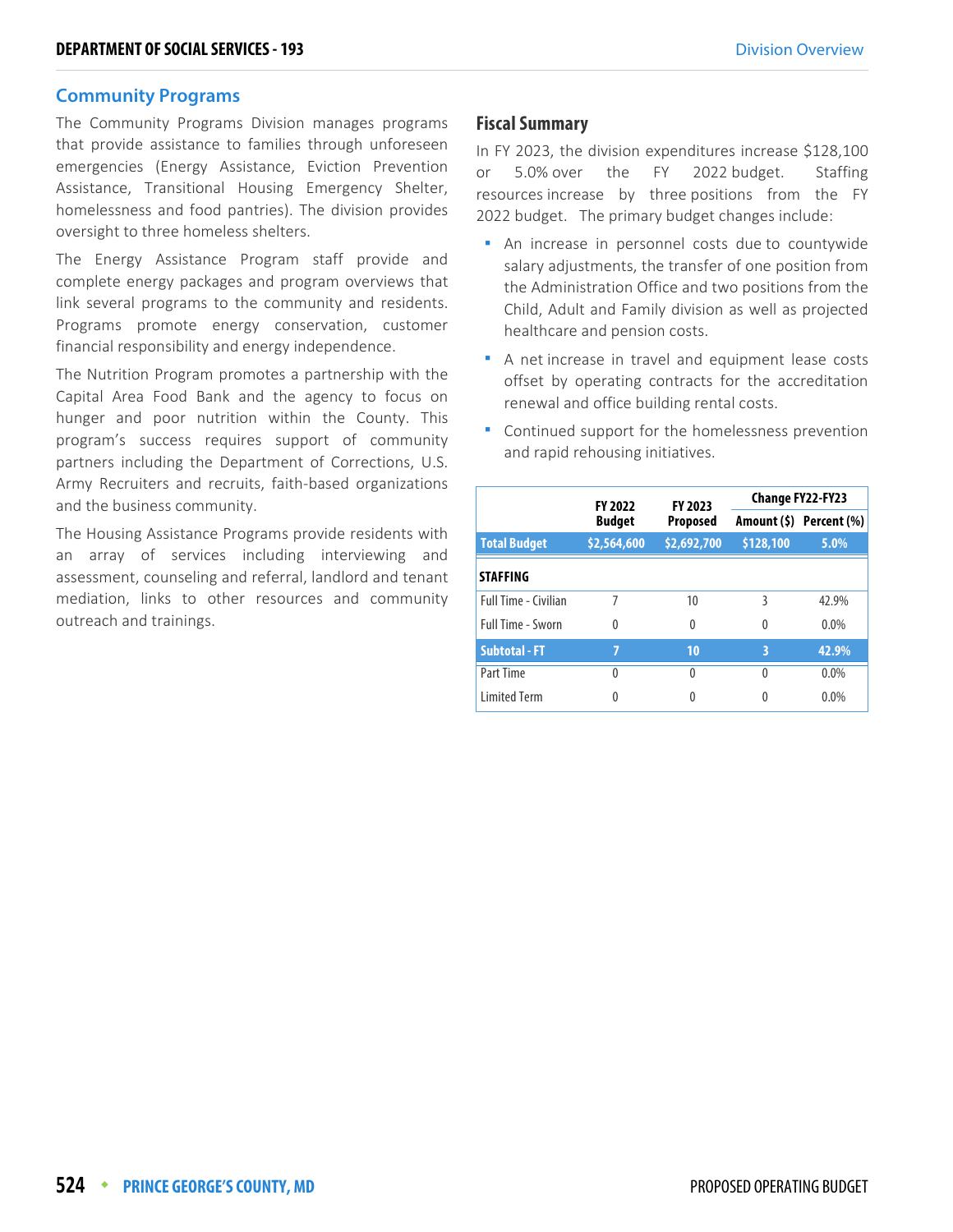#### **Child, Adult and Family Services**

The Child, Adult and Family Services Division has the primary responsibility of critical matters that impact the lives of children and vulnerable adults. The division identifies permanent connections and family for youth which make up 65% of the total child welfare population. The division also develops resources to serve the County's growing adult and disabled population.

Child Protective Services ensures the safety and wellbeing of children and families in the community through the investigation of allegations of physical abuse, sexual abuse, neglect and mental injury of children under the age of 18 years. Services are provided on a 24/7 basis with after-hours coverage for the hotline number and staff.

Family Preservation Services emphasize the family's strengths as a home-based service designed to meet the specific needs of individual families whose children are at high risk of out-of-home placement as a result of abuse or neglect. The primary goal is to provide, refer and coordinate services needed to achieve safety, stability, independence and unity for the family household.

Foster Care and Adoption Services is the provision of short-term care and supportive services to children who are unable to live at home due to child abuse and neglect. Foster care services provide a temporary home to children who are under the care and custody of the State and cannot live with their birth parents.

#### **Fiscal Summary**

In FY 2023, the division expenditures decrease \$30,400 or -2.5% under the FY 2022 budget. Staffing resources decrease by one position from the FY 2022 budget. The primary budget changes include:

- An increase in personnel costs due to salary adjustments and the reallocation of positions as well as projected healthcare and pension costs.
- **A** decrease in general office supplies and mileage reimbursement.
- Continued support for a medical service contract and the Prince George's Child Resource Center Family Connects home visiting program.

|                             | <b>FY 2022</b> | FY 2023     | <b>Change FY22-FY23</b> |                         |  |  |
|-----------------------------|----------------|-------------|-------------------------|-------------------------|--|--|
|                             | <b>Budget</b>  | Proposed    |                         | Amount (\$) Percent (%) |  |  |
| <b>Total Budget</b>         | \$1,222,000    | \$1,191,600 | \$ (30, 400)            | $-2.5%$                 |  |  |
| <b>STAFFING</b>             |                |             |                         |                         |  |  |
| <b>Full Time - Civilian</b> | 10             | 9           | (1)                     | $-10.0\%$               |  |  |
| <b>Full Time - Sworn</b>    | $\Omega$       | 0           | $\Omega$                | $0.0\%$                 |  |  |
| <b>Subtotal - FT</b>        | 10             | 9           | (1)                     | $-10.0%$                |  |  |
| Part Time                   | $\Omega$       | 0           | 0                       | $0.0\%$                 |  |  |
| <b>Limited Term</b>         | 0              |             | 0                       | $0.0\%$                 |  |  |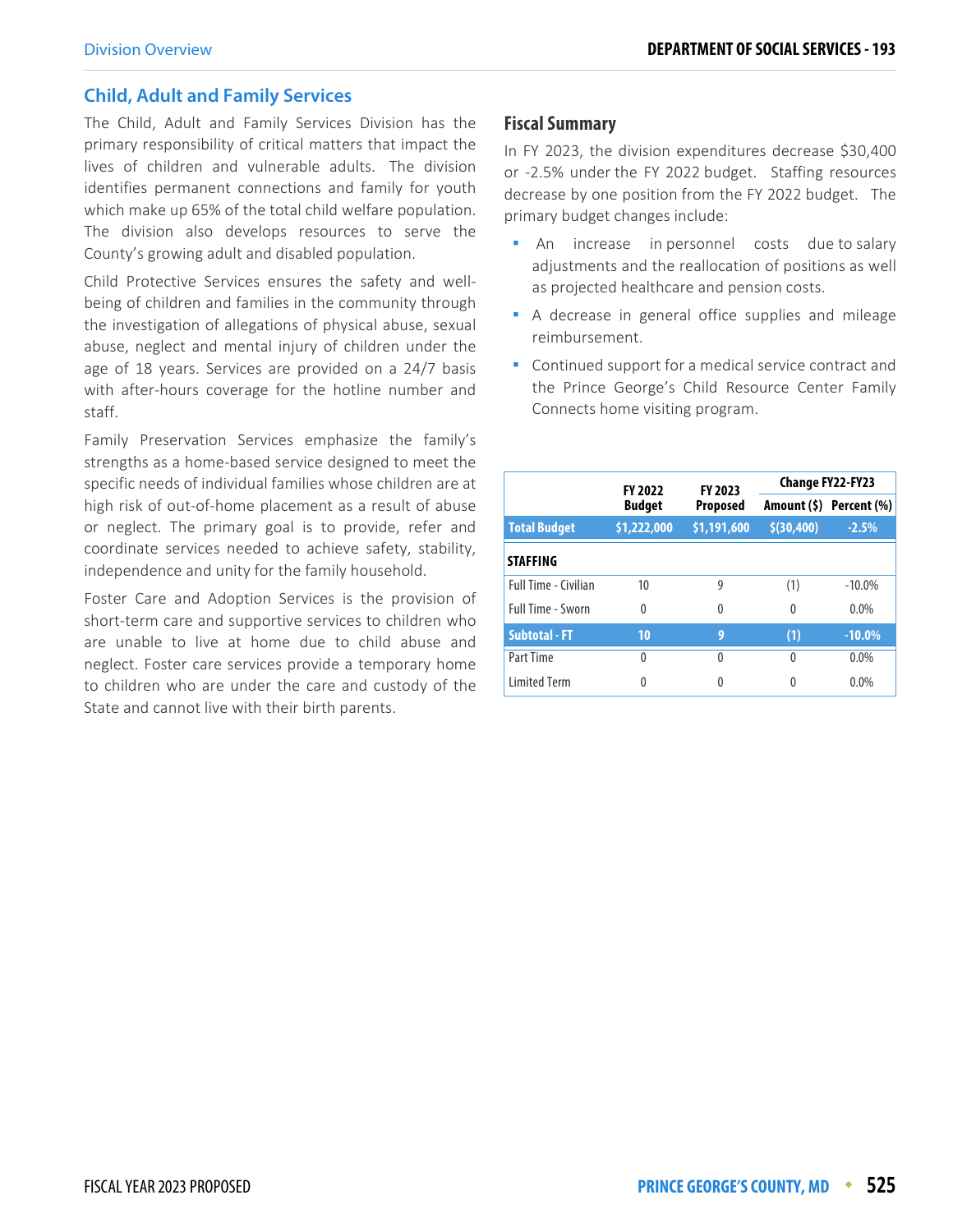#### **Family Investment Administration**

The Family Investment Administration is responsible for administering food stamps, temporary cash assistance, disability assistance and emergency assistance to Maryland's economically disadvantaged residents.

Project Fresh Start is designed to assist non-custodial parents that are currently incarcerated or recently released from incarceration. The program assists noncustodial parents with establishing paternal bonds while incarcerated and with finding gainful employment once released.

The Maryland Money Market Double Value Coupon Program provides participants with additional dollars to spend on fresh, nutritious and local food. The program also provides market vendors with the benefits of diversified and augmented revenue streams.

#### **Fiscal Summary**

In FY 2023, the division expenditures increase \$16,500 or 4.7% over the FY 2022 budget. The primary budget changes include:

- An increase in personnel costs due to the transfer of one state supplemental position from the Office of Administration as well as projected healthcare costs.
- **An increase in telephones for actual costs.**
- Continued funding for the Maryland Money Market Double Value Coupon Program and consultant services for the Food Equity Council and Food Insecurity Taskforce.

|                      | <b>FY 2022</b> | FY 2023   | Change FY22-FY23 |                         |  |
|----------------------|----------------|-----------|------------------|-------------------------|--|
|                      | <b>Budget</b>  | Proposed  |                  | Amount (\$) Percent (%) |  |
| <b>Total Budget</b>  | \$350,500      | \$367,000 | \$16,500         | 4.7%                    |  |
| <b>STAFFING</b>      |                |           |                  |                         |  |
| Full Time - Civilian | $\Omega$       | $\Omega$  | $\Omega$         | $0.0\%$                 |  |
| Full Time - Sworn    | 0              | 0         | 0                | $0.0\%$                 |  |
| <b>Subtotal - FT</b> | 0              | $\bf{0}$  | $\bf{0}$         | $0.0\%$                 |  |
| Part Time            | 0              | $\Omega$  | U                | $0.0\%$                 |  |
| <b>Limited Term</b>  | 0              |           |                  | $0.0\%$                 |  |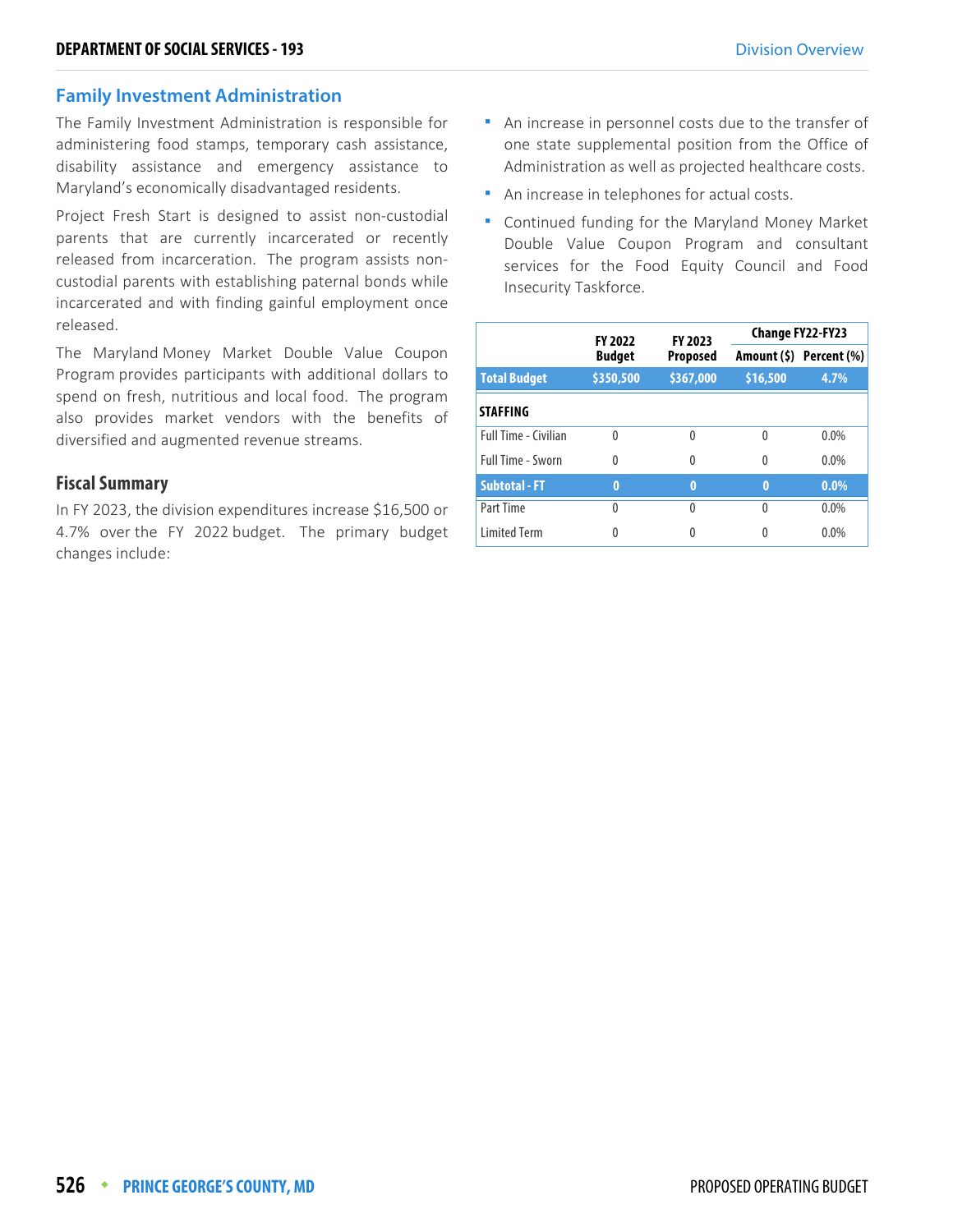# **GRANT FUNDS SUMMARY**

|                        | <b>FY 2021</b> | <b>FY 2022</b> | <b>FY 2022</b>  | <b>FY 2023</b>  | <b>Change FY22-FY23</b> |             |
|------------------------|----------------|----------------|-----------------|-----------------|-------------------------|-------------|
| <b>Category</b>        | <b>Actual</b>  | <b>Budget</b>  | <b>Estimate</b> | <b>Proposed</b> | Amount $(5)$            | Percent (%) |
| Compensation           | \$5,431,263    | \$8,092,000    | \$5,376,300     | \$7,980,400     | \$(111,600)             | $-1.4%$     |
| <b>Fringe Benefits</b> | 644,860        | 1,213,800      | 821,100         | 1,197,100       | (16,700)                | $-1.4%$     |
| <b>Operating</b>       | 6,847,444      | 8,423,900      | 8,353,200       | 11,145,900      | 2,722,000               | 32.3%       |
| Capital Outlay         |                |                |                 |                 |                         |             |
| <b>SubTotal</b>        | \$12,923,567   | \$17,729,700   | \$14,550,600    | \$20,323,400    | \$2,593,700             | 14.6%       |
| Recoveries             |                |                |                 |                 |                         |             |
| <b>Total</b>           | \$12,923,567   | \$17,729,700   | \$14,550,600    | \$20,323,400    | \$2,593,700             | 14.6%       |

#### **Expenditures by Category - Grant Funds**

The FY 2023 proposed grant budget is \$20,323,400, an increase of \$2,593,700 or 14.6% over the FY 2022 approved budget. This increase is primarily driven by new funding anticipated for the Disparities in Social Determinantes, Emergency Housing Program and the Low Income Household Water Assistance Program.

#### **Staff Summary by Division - Grant Funds**

| <b>Staff Summary by</b>                                                                                                           |   | FY 2022 |             | FY 2023 |    |             |
|-----------------------------------------------------------------------------------------------------------------------------------|---|---------|-------------|---------|----|-------------|
| <b>Division &amp; Grant Program</b>                                                                                               | F | PT      | <b>LTGF</b> | F       | PT | <b>LTGF</b> |
| <b>Community Programs</b>                                                                                                         |   |         |             |         |    |             |
| Continuum of Care (CoC) Planning<br>Project-1                                                                                     |   |         | 3           |         |    |             |
| <b>Coordinated Entry</b>                                                                                                          |   |         | 5           |         |    |             |
| <b>Emergency Solutions Grant - DHCD</b>                                                                                           |   |         | 3           |         |    |             |
| Homeless Management<br><b>Information System</b>                                                                                  |   |         | 2           |         |    |             |
| Homelessness Solutions Program                                                                                                    |   |         | 4           |         |    |             |
| <b>Homeless Youth Demonstration</b><br>Project                                                                                    |   |         | 8           |         |    | 8           |
| Office of Home Energy Programs<br>(Maryland Energy Assistance<br>Program (MEAP) and Electric<br>Universal Service Program (EUSP)) |   |         | 30          |         |    | 31          |
| Office of Strategic Partnerships and<br><b>Community Solutions (formally</b><br>Crisis Intervention Public Schools)               |   |         | 78          |         |    | 78          |
| <b>Permanent Housing Program for</b><br>People with Disabilities                                                                  |   |         | 3           |         |    |             |
| <b>Senior Care</b>                                                                                                                |   |         | 5           |         |    |             |
| <b>Transitional Center for Men</b>                                                                                                |   |         |             |         |    |             |
| <b>Transitional Housing Program</b>                                                                                               |   |         | 3           |         |    |             |
| <b>Total Community Programs</b>                                                                                                   | 3 |         | 145         | 3       |    | 139         |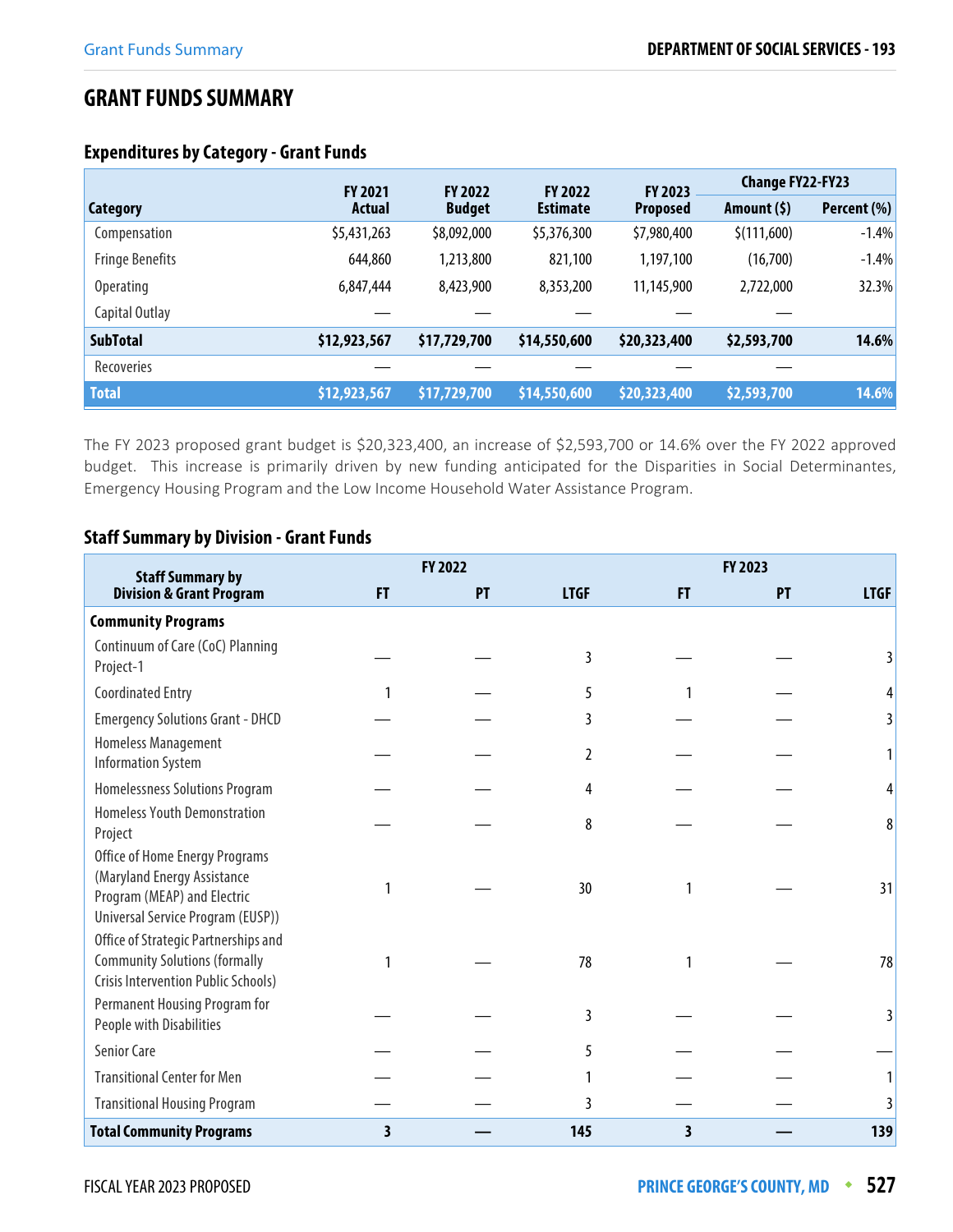# **Staff Summary by Division - Grant Funds** (continued)

| <b>Staff Summary by</b>                                                         |                | FY 2022 |             |                | <b>FY 2023</b> |             |
|---------------------------------------------------------------------------------|----------------|---------|-------------|----------------|----------------|-------------|
| <b>Division &amp; Grant Program</b>                                             | FT             | PT      | <b>LTGF</b> | <b>FT</b>      | PT             | <b>LTGF</b> |
| <b>Child, Adult and Family Services</b>                                         |                |         |             |                |                |             |
| <b>Child Protective Services Clearance</b><br>Screening                         |                |         | 3           |                |                |             |
| <b>Interagency Family Preservation</b>                                          |                |         | 7           |                |                |             |
| Placement Stability and<br>Permanency for LGBTQ Foster<br>Children              |                |         | 5           |                |                |             |
| <b>Total Child, Adult and Family</b><br><b>Services</b>                         |                |         | 15          |                |                | 10          |
| <b>Family Investment Administration</b>                                         |                |         |             |                |                |             |
| Affordable Care Act-Connector<br>Program                                        |                |         | 3           |                |                | 3           |
| <b>FIA Temporary Administration</b><br>Support                                  |                |         | 18          |                |                | 18          |
| <b>Senior Care</b>                                                              |                |         |             |                |                | 5           |
| Welfare Reform - Work<br>Opportunities/Block Grant Funds<br>Programs 02, 08, 10 | 2              |         | 43          | $\overline{2}$ |                | 49          |
| <b>Total Family Investment</b><br><b>Administration</b>                         | $\overline{2}$ |         | 64          | $\overline{2}$ |                | 75          |
| <b>Total</b>                                                                    | 5.             |         | 224         | 5              |                | 224         |

In FY 2023, funding is provided for five full time and 224 limited term grant funded (LTGF) positions.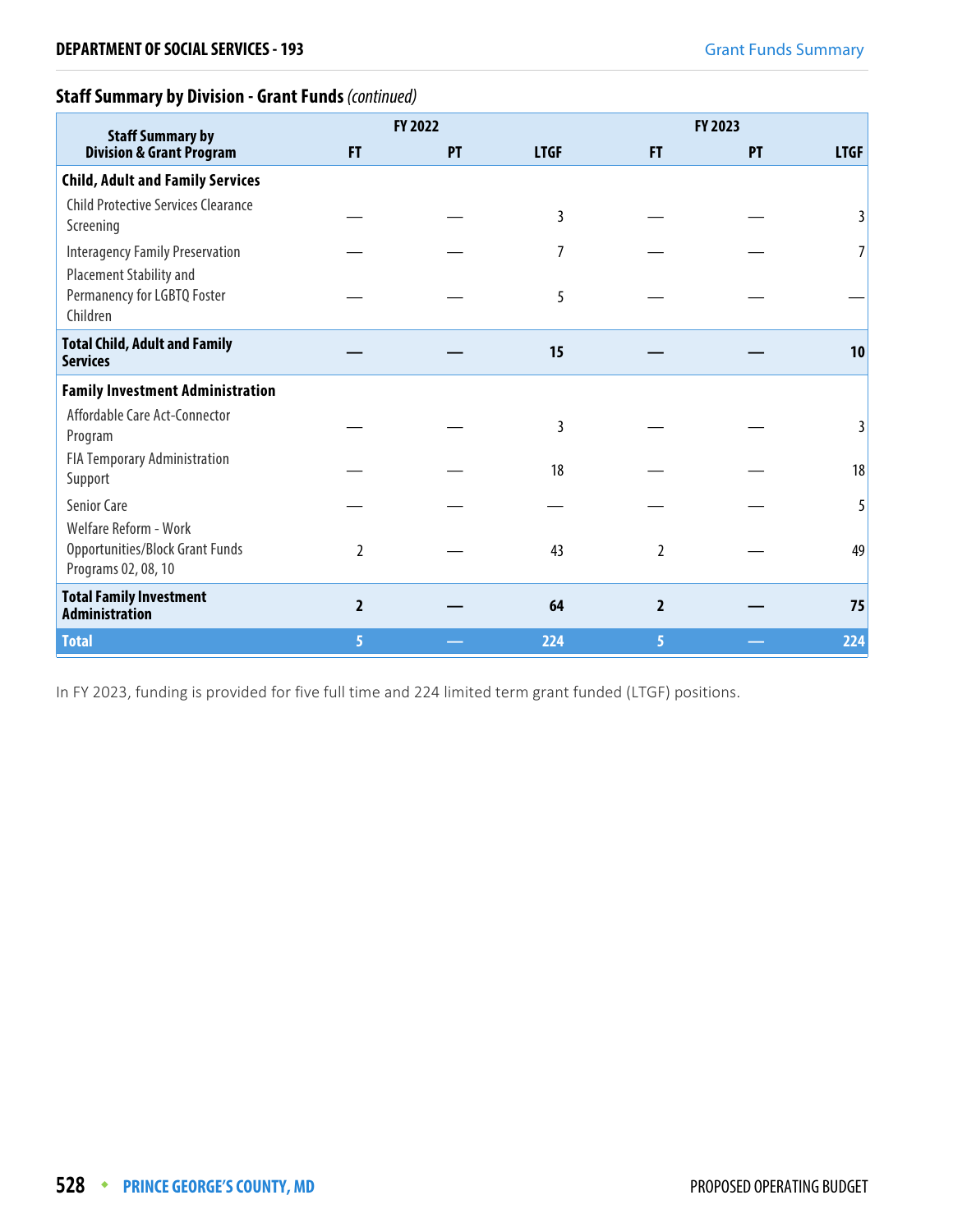# **Grant Funds by Division**

|                                                                                                                                      | FY 2021       | FY 2022       | FY 2022         | FY 2023      | <b>Change FY22-FY23</b> |             |
|--------------------------------------------------------------------------------------------------------------------------------------|---------------|---------------|-----------------|--------------|-------------------------|-------------|
| <b>Grant Name</b>                                                                                                                    | <b>Actual</b> | <b>Budget</b> | <b>Estimate</b> | Proposed     | Amount (\$)             | Percent (%) |
| <b>Community Programs</b>                                                                                                            |               |               |                 |              |                         |             |
| Child and Adult Food Care Program                                                                                                    | \$27,352      | $\zeta$ —     | $\zeta$ —       | $\zeta$ —    | $\zeta$ —               |             |
| Continuum of Care (CoC) Planning<br>Project-1                                                                                        | 174,834       | 169,800       | 177,300         | 184,200      | 14,400                  | 8.5%        |
| <b>Coordinated Entry</b>                                                                                                             | 209,547       | 280,000       | 280,000         | 280,000      |                         | 0.0%        |
| <b>Disparities in Social Determinantes</b>                                                                                           |               |               |                 | 200,000      | 200,000                 |             |
| <b>Emergency Food and Shelter</b><br>(FEMA)                                                                                          | 178,280       | 295,600       | 90,000          | 150,000      | (145,600)               | $-49.3%$    |
| <b>Emergency Housing Program</b>                                                                                                     |               |               |                 | 2,417,300    | 2,417,300               |             |
| Homeless Management<br><b>Information System</b>                                                                                     | 102,040       | 85,000        | 85,000          | 85,000       |                         | 0.0%        |
| <b>Homelessness Solutions</b>                                                                                                        | 624,383       | 850,400       | 850,400         | 984,800      | 134,400                 | 15.8%       |
| <b>Homeless Youth Demonstration</b><br>Project                                                                                       |               | 1,703,600     |                 | 1,200,000    | (503,600)               | $-29.6%$    |
| Low Income Household Water<br>Assistance Program                                                                                     |               |               | 220,800         | 220,800      | 220,800                 |             |
| <b>Maryland Emergency Food</b><br>Program                                                                                            | 33,042        | 35,000        | 10,000          | 30,000       | (5,000)                 | $-14.3%$    |
| Office of Home Energy Programs<br>(MEAP & EUSP)                                                                                      | 969,738       | 1,403,100     | 1,594,500       | 1,625,000    | 221,900                 | 15.8%       |
| Office of Strategic Partnerships and<br><b>Community Solutions (formally</b><br><b>Crisis Intervention Public School</b><br>Network) | 1,185,428     | 2,125,300     | 1,378,300       | 2,347,800    | 222,500                 | 10.5%       |
| Permanent Housing Program for<br>People with Disabilities                                                                            | 634,417       | 661,900       | 624,400         | 641,000      | (20,900)                | $-3.2%$     |
| <b>Transitional Center for Men</b>                                                                                                   |               | 213,600       | 219,600         | 299,600      | 86,000                  | 40.3%       |
| <b>Transitional Center for Men II</b>                                                                                                | 75,431        |               |                 |              |                         |             |
| <b>Transitional Housing Program</b>                                                                                                  | 748,059       | 635,100       | 643,000         | 657,000      | 21,900                  | 3.4%        |
| <b>Total Community Programs</b>                                                                                                      | \$4,962,551   | \$8,458,400   | \$6,173,300     | \$11,322,500 | \$2,864,100             | 33.9%       |
| <b>Child, Adult and Family Services</b><br><b>Child Advocacy Center Mental</b><br><b>Health and Technology</b>                       | \$158,804     | \$130,000     | \$130,000       | \$130,000    | \$—                     | 0.0%        |
| <b>Child Advocacy Center Services</b>                                                                                                | 14,780        | 15,800        | 12,500          | 12,500       | (3,300)                 | $-20.9%$    |
| <b>Child Protective Services Clearance</b><br>Screening                                                                              | 116,772       | 125,000       |                 | 125,000      |                         | 0.0%        |
| COVID-19 Emergency Relief                                                                                                            | 3,899         |               |                 |              |                         |             |
| <b>Interagency Family Preservation</b>                                                                                               | 860,717       | 1,065,000     | 1,065,000       | 1,065,000    |                         | 0.0%        |
| Multi-Disciplinary Team Training                                                                                                     | 13,865        | 15,000        |                 | 15,000       |                         | $0.0\%$     |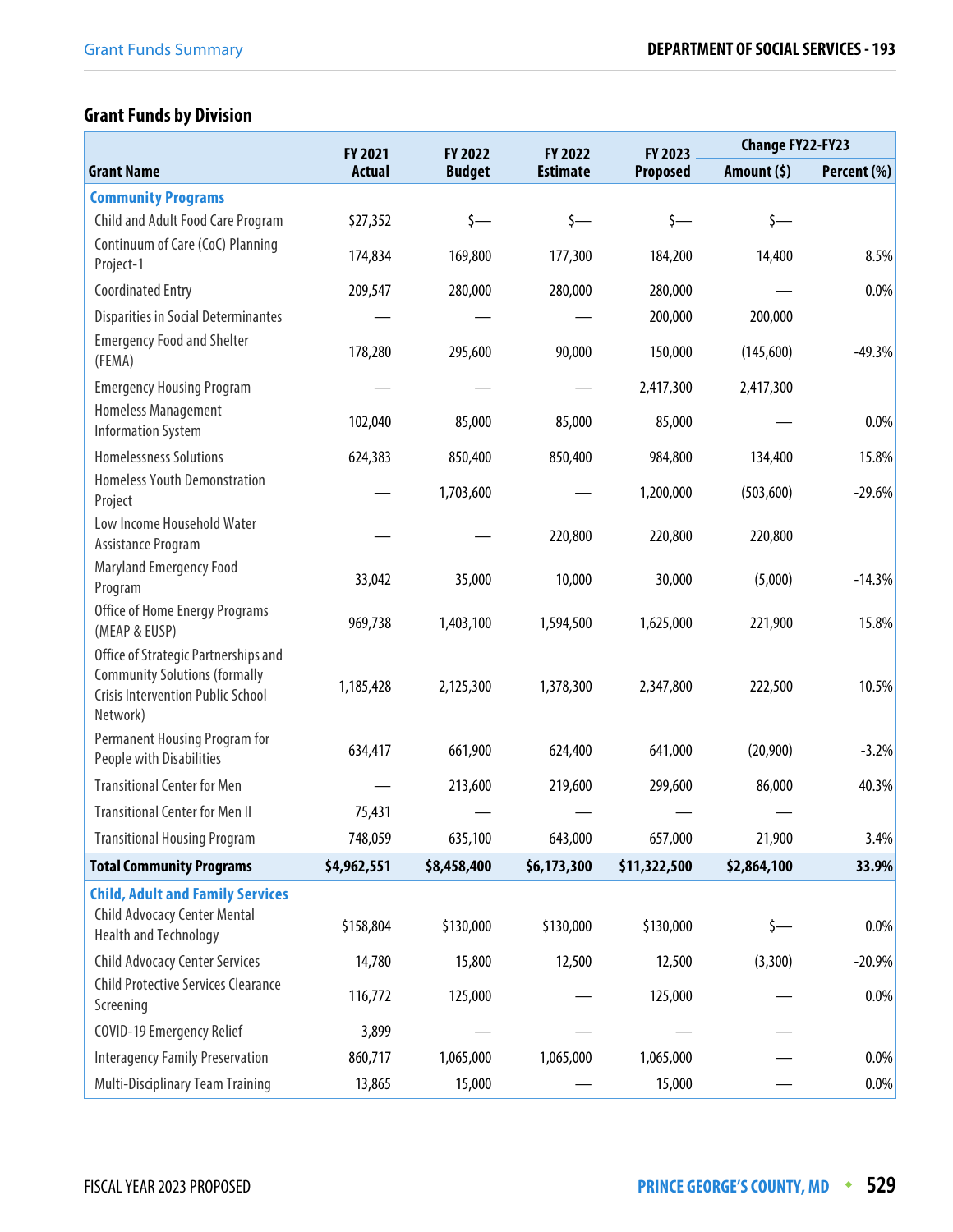# **Grant Funds by Division** (continued)

|                                                                                                                                                                      | <b>FY 2021</b> | <b>FY 2022</b> | <b>FY 2022</b>  | FY 2023         | <b>Change FY22-FY23</b> |             |
|----------------------------------------------------------------------------------------------------------------------------------------------------------------------|----------------|----------------|-----------------|-----------------|-------------------------|-------------|
| <b>Grant Name</b>                                                                                                                                                    | <b>Actual</b>  | <b>Budget</b>  | <b>Estimate</b> | <b>Proposed</b> | Amount $(5)$            | Percent (%) |
| <b>Placement Stability and</b><br>Permanency for LGBTQ Foster<br>Children                                                                                            | 38,155         | 273,100        |                 |                 | (273, 100)              | $-100.0%$   |
| <b>Total Child, Adult and Family</b><br><b>Services</b>                                                                                                              | \$1,206,992    | \$1,623,900    | \$1,207,500     | \$1,347,500     | \$(276, 400)            | $-17.0%$    |
| <b>Family Investment Administration</b><br>Affordable Care Act-Connector<br>Program                                                                                  | \$1,529,347    | \$1,580,000    | \$1,580,000     | \$1,580,000     | \$—                     | 0.0%        |
| <b>Family Investment Administration</b><br>(FIA) Temporary Administrative<br>Support                                                                                 | 545,264        | 578,000        | 550,000         | 550,000         | (28,000)                | $-4.8%$     |
| <b>Food Stamp Employment and</b><br><b>Training/Able Bodied Adults</b><br>Without Dependent/Supplemental<br><b>Nutrition Assistance Program</b><br>(FSET/ABAWD/SNAP) | 111,919        | 130,000        | 166,400         | 166,400         | 36,400                  | 28.0%       |
| <b>Foster Youth Summer Employment</b>                                                                                                                                | 8,974          | 100,000        | 100,000         | 100,000         |                         | 0.0%        |
| <b>Welfare Reform-Work</b><br><b>Opportunities/Block Grant Funds</b><br>Programs 02, 08, 10                                                                          | 4,313,076      | 4,516,400      | 4,516,400       | 4,516,400       |                         | 0.0%        |
| <b>Total Family Investment</b><br><b>Administration</b>                                                                                                              | \$6,508,580    | \$6,904,400    | \$6,912,800     | \$6,912,800     | \$8,400                 | 0.1%        |
| <b>Subtotal</b>                                                                                                                                                      | \$12,678,123   | \$16,986,700   | \$14,293,600    | \$19,582,800    | \$2,596,100             | 15.3%       |
| <b>Total Transfer from General Fund -</b><br>(County Contribution/Cash Match)                                                                                        | 245,444        | 743,000        | 257,000         | 740,600         | (2,400)                 | $-0.3%$     |
| <b>Total</b>                                                                                                                                                         | \$12,923,567   | \$17,729,700   | \$14,550,600    | \$20,323,400    | \$2,593,700             | 14.6%       |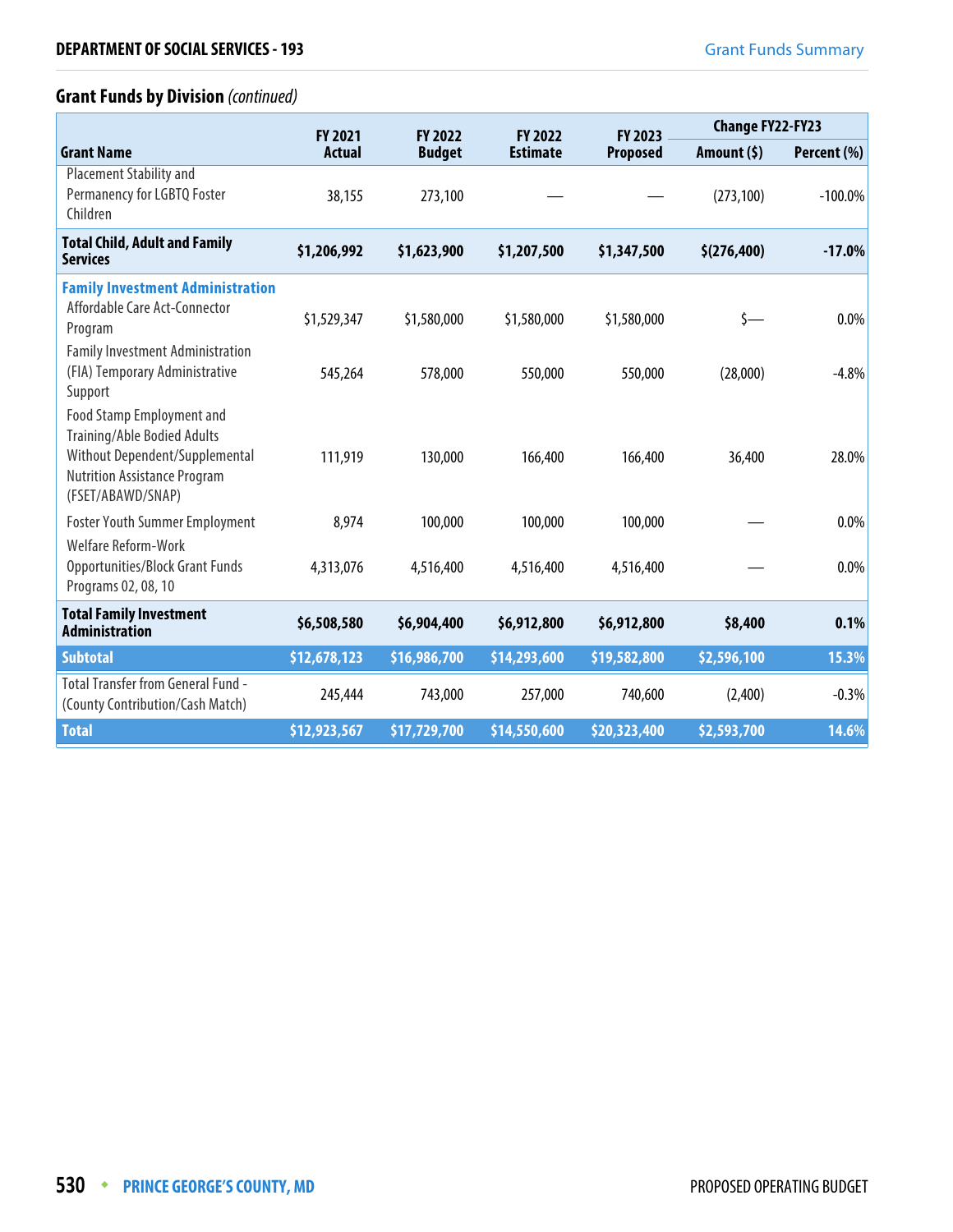#### **Grant Descriptions**

# **CONTINUUM OF CARE (CoC) PLANNING PROJECT-1 -- \$184,200**

The U.S. Department of Housing and Urban Development provides funding to assist the Homeless Services Partnership (CoC) with implementation and evaluation of the 10 year plan to prevent and end homelessness.

#### **COORDINATED ENTRY -- \$280,000**

The U.S. Department of Housing and Urban Development provides funding for a system-wide standardized assessment of the needs of homeless individuals and families. This funding ensures appropriate referrals to and rapid provision of services from providers both within the CoC and in the County's broader system of care including mainstream service providers, behavioral and somatic health services, community and faith-based providers and employment resources.

#### **DISPARITIES IN SOCIAL DETERMINANTES -- \$200,000**

The Maryland Department of Human Resources provides funding for community-based interventions to address social determinants of health and obesity to reduce inequity.

#### **EMERGENCY HOUSING PROGRAM -- \$2,417,300**

The Maryland Department of Housing and Community Development provides emergency COVID-19 funding for hotel/motel, emergency shelter and rental assistance.

#### **EMERGENCY FOOD AND SHELTER (FEMA) -- \$150,000**

The Federal Emergency Management Agency (FEMA) provides funding to ensure crisis assistance for rental, mortgage and utility assistance for low income households to prevent homelessness.

# **HOMELESS MANAGEMENT INFORMATION SYSTEM -- \$85,000**

The U.S. Department of Housing and Urban Development provides funding to increase capacity for data analysis to help provide a more complete understanding of gaps, challenges and outcomes in the Homelessness System of Care. Funds assist in improving the CoC's ability to recognize/respond to trend changes, provide more complete understanding of clients' needs and outcomes, provide macro level quantitative and qualitative data within key CoC system performance areas to help inform policy decisions aimed at addressing and ending homelessness in Prince George's County.

#### **HOMELESSNESS SOLUTIONS -- \$984,800**

The Maryland Department of Housing and Community Development provides funding for outreach, emergency shelters, homeless stabilization services and the Homelessness Management Information System.

### **HOMELESS YOUTH DEMOSTRATION PROJECT -- \$1,200,000**

The U.S. Department of Housing and Urban Development provides funding to support the development and implementation of an innovative coordinated community approach to preventing and ending youth homelessness for households where no member of the household is older than the age 24. This project also provides direct service funding for programs and projects that align with this plan.

# **LOW INCOME HOUSEHOLD WATER ASSISTANCE PROGRAM -- \$220,800**

The Maryland Department of Human Resources provides funding to assist low income families with water and wastewater bills in response to COVID-19. Benefits are distributed directly to the utility companies.

#### **MARYLAND EMERGENCY FOOD PROGRAM -- \$30,000**

The Maryland Department of Human Resources provides funding for short term temporary food assistance to eligible clients.

# **OFFICE OF HOME ENERGY PROGRAMS-MARYLAND ENERGY ASSISTANCE PROGRAM (MEAP) ELECTRIC UNIVERSAL SERVICE PROGRAM (EUSP) -- \$1,625,000**

The Maryland Department of Human Resources provides funding to assist low income families in meeting the high costs of winter energy bills. Benefits are distributed to utilities, fuel suppliers and landlords on behalf of needy families (those with incomes at or below 150% of the Federal Poverty Level).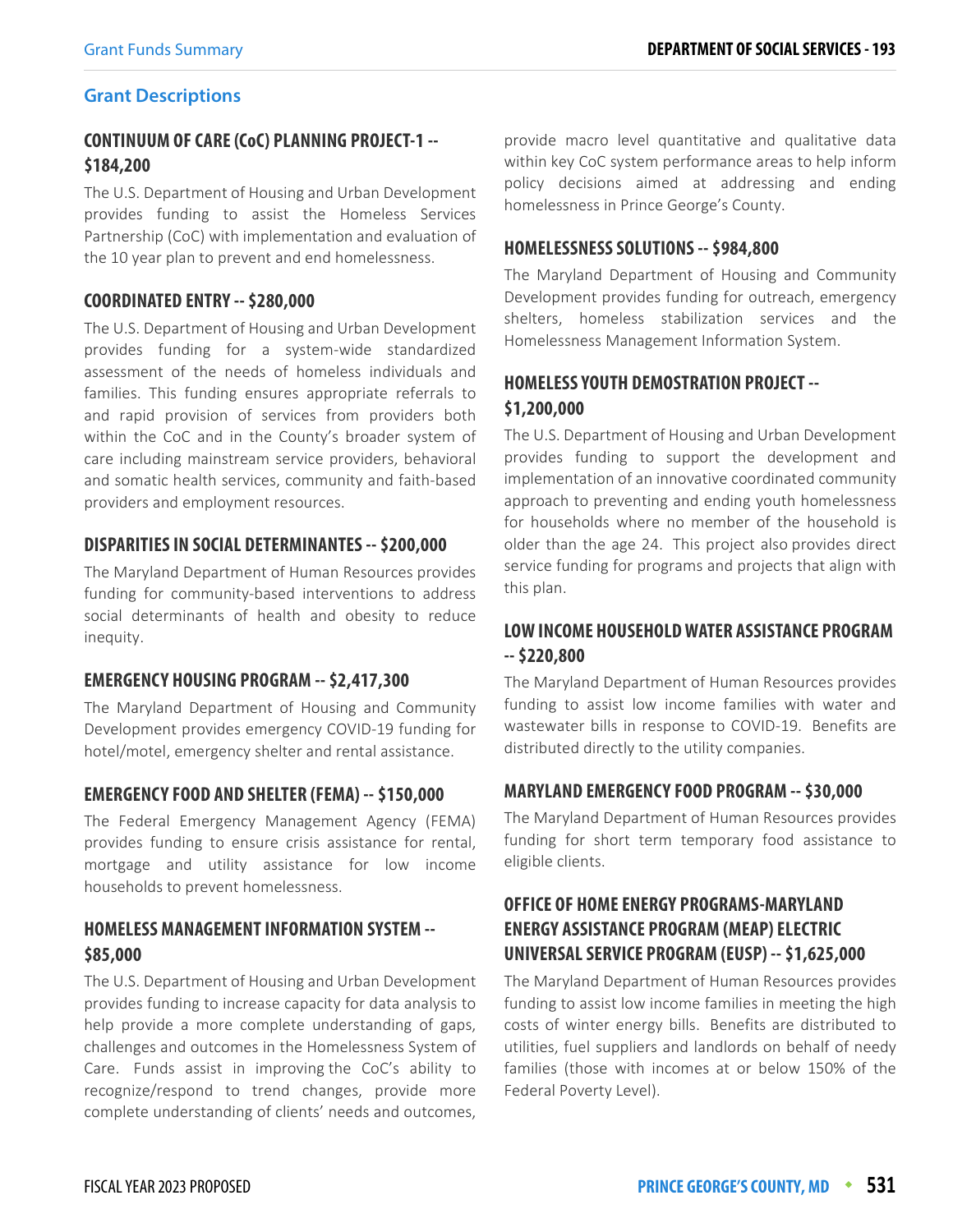# **OFFICE OF STRATEGIC PARTNERSHIPS AND COMMUNITY SOLUTIONS -- \$2,347,800**

The Prince George's County Public Schools provide funding to place school and community engagement advocates in schools with challenging dynamics (academic performance, truancy, or suspension rate) to support student success. Advocates assess family needs, identify and connect families to resources that address barriers to student achievement and foster family stability through individualized case management.

# **PERMANENT HOUSING PROGRAM FOR PEOPLE WITH DISABILITIES -- \$641,000**

The U.S. Department of Housing and Urban Development provides funding to encourage permanent housing for people with disbilities.

#### **TRANSITIONAL CENTER FOR MEN -- \$299,600**

The U.S. Department of Housing and Urban Development provides funding for transition and support services to single men. These services will be delivered through the Prince George's House Emergency Shelter and will include case management, employment and training assistance and housing placement services, all designed to help the clients move to self sufficiency.

#### **TRANSITIONAL HOUSING PROGRAM -- \$657,000**

The U.S. Department of Housing and Urban Development provides funding to support two separate Transitional Housing Programs that have been consolidated into one program. The program provides housing and supportive services for homeless individuals and families.

# **CHILD ADVOCACY CENTER MENTAL HEALTH AND TECHNOLOGY -- \$130,000**

The Governor's Office of Crime Prevention, Youth and Victim Services provides funding to assist in the investigation of child sexual abuse cases. This program will ensure the survivor a private environment and provide equipment used to capture the interview clearly the first time.

#### **CHILD ADVOCACY CENTER SERVICES -- \$12,500**

The Governor's Office of Crime Prevention, Youth and Victim Services provided funding to support the Child Advocacy Center. Funding is used for maintenance agreements on existing specialized equipment and software. Specialized training is also provided to a limited number of staff each year.

# **CHILD PROTECTIVE SERVICES CLEARANCE SCREENING -- \$125,000**

The Maryland Department of Human Resources provides funding to process Child Protective Service Clearance screenings for employees of the Prince George's County School system.

#### **INTERAGENCY FAMILY PRESERVATION -- \$1,065,000**

The Maryland Department of Human Resources provides funding to support short term, intensive in-home services for those families whose children are at imminent risk of an out of home placement. The primary goal of the program is to prevent out of home placements.

#### **MULTI-DISCIPLINARY TEAM TRAINING --\$15,000**

The Governor's Office of Crime Prevention, Youth and Victim Services provides funding to support efforts to build a cohesive and collaborative team to work together to investigate child abuse and child trafficking cases through common language, practices and measures of success. This program will further the knowledge on best practices and techniques for interviewing, investigating and prosecuting child abuse and child human trafficking cases as well as ensuring access to post investigation services.

# **AFFORDABLE CARE ACT- CONNECTOR PROGRAM -- \$1,580,000**

The Maryland Department of Human Resources provides funding to coordinate outreach activities to reach uninsured individuals and small businesses in Prince George's County.

# **FAMILY INVESTMENT ADMINISTRATION (FIA) TEMPORARY ADMINISTRATIVE SUPPORT -- \$550,000**

The Maryland Department of Human Resources provides funding to hire additional staff to address timeliness issues relating to the processing of benefits for the Temporary Cash Assistance, Supplemental Nutrition Assistance Program (formerly known as Food Stamps), Temporary Disability Assistance and Medical Assistance programs. The Department of Human Resources has seen a large increase of applications to these programs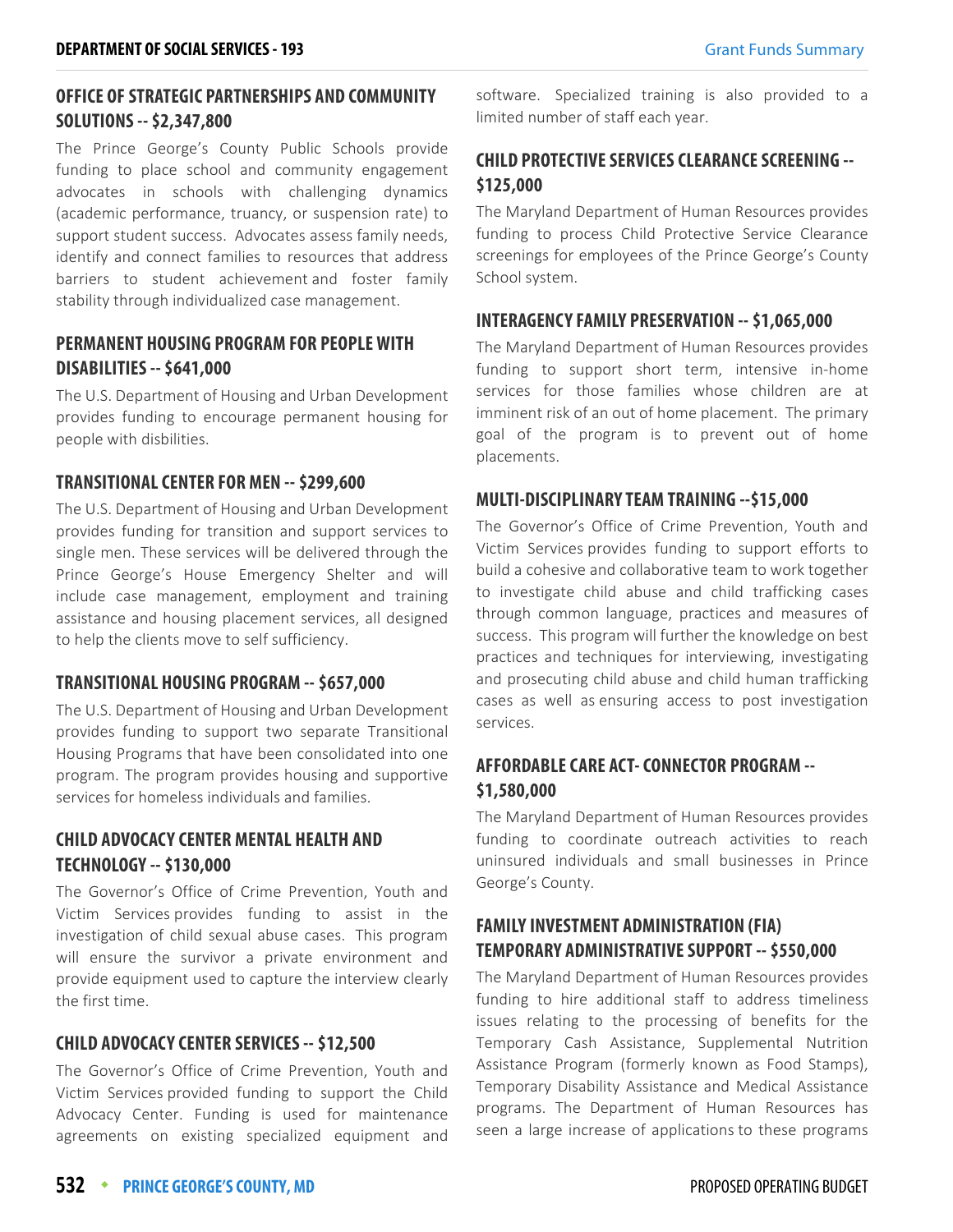since the economic downturn that resulted in additional funding to help address the problem.

# **FOOD STAMP EMPLOYMENT AND TRAINING/ABLE BODIED ADULTS WITHOUT DEPENDENTS/SUPPLEMENTAL NUTRITION ASSISTANCE PROGRAM (FSET/ABAWD/SNAP) -- \$166,400**

The Maryland Department of Human Resources provides funding to support costs related to assisting food stamp recipients in attaining long term self sufficiency through suitable employment.

#### **FOSTER YOUTH SUMMER EMPLOYMENT -- \$100,000**

The Maryland Department of Human Resources provides funding to provide foster and homeless youth with summer jobs.

# **WELFARE REFORM - WORK OPPORTUNITIES/BLOCK GRANT FUNDS PROGRAM 02, 08, 10 -- \$4,516,400**

The Maryland Department of Human Resources provides funding to support the cost of providing employmentrelated assistance to clients of various benefit programs. Job development, referrals, placements and job-seeking skills training are some of the components of this initiative which seeks to reduce welfare dependency through employment. This approximate level of funding has been available to organizations in Prince George's County in past years but has been spent through state contracts with vendors.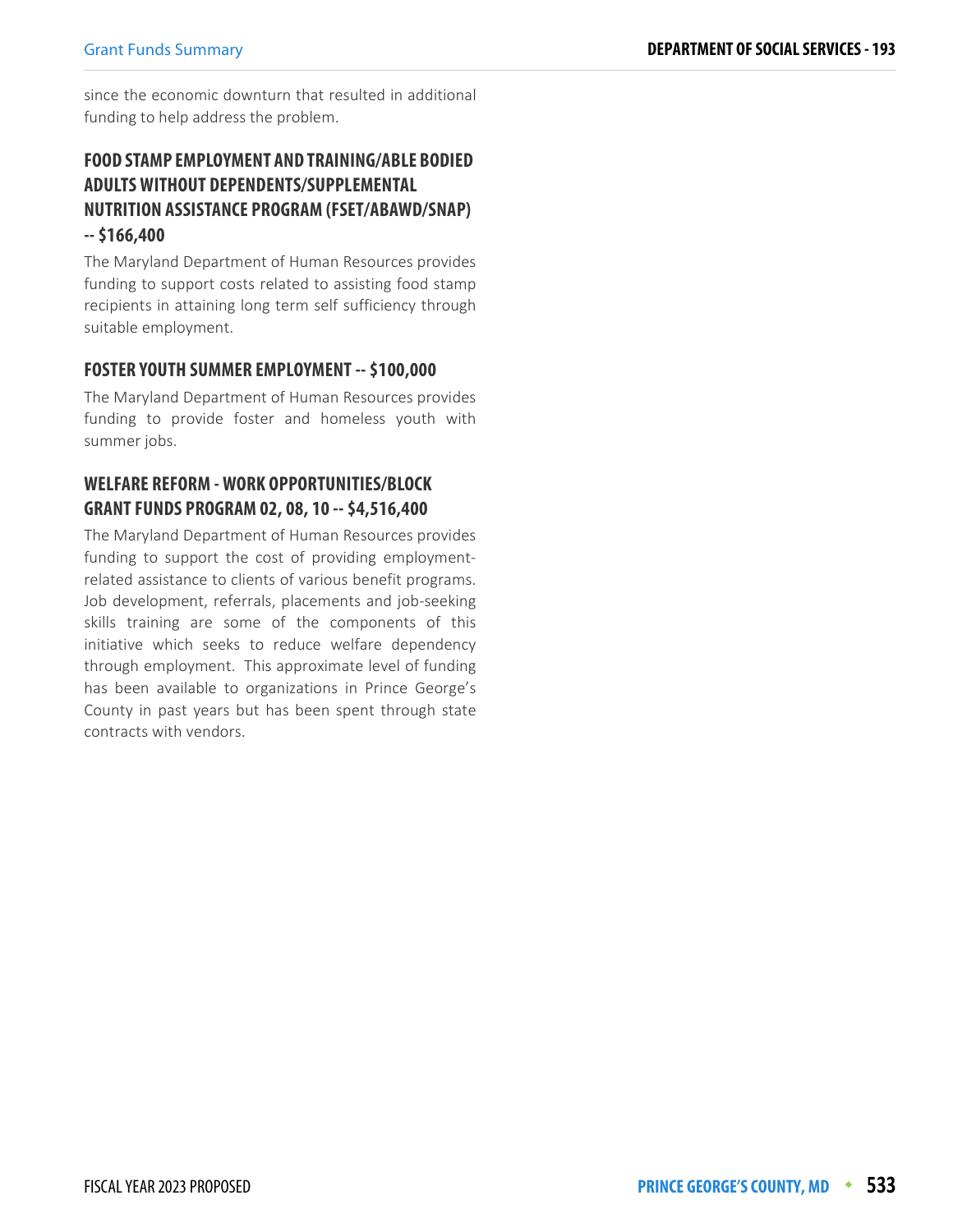# **SERVICE DELIVERY PLAN AND PERFORMANCE**

**Goal 1** — To provide intervention services to abused, neglected, or impoverished children, adults and families in order to ensure safety and reduce the risk in their living environment.

**Objective 1.1** – Maintain the safety and stability of children by completing investigation and alternative response within the mandatory period.

| <b>FY 2027</b> | <b>FY 2020</b> | <b>FY 2021</b> | <b>FY 2022</b>   | <b>FY 2023</b>   | <b>Trend</b> |
|----------------|----------------|----------------|------------------|------------------|--------------|
| Target         | Actual         | Actual         | <b>Estimated</b> | <b>Projected</b> |              |
| 90%            | 96%            | 91%            | 90%              | 90%              | ⇔            |

#### **Trend and Analysis**

From FY 2016 through FY 2019, the Department experienced a steady increase of Child Protective Service (CPS) responses. Due to the COVID-19 pandemic, the service level decreased in FY 2020 and decreased more from regular rates in FY 2021. Based on current rates of increased vaccinations and decreased rates of COVID infections, the Department expects that during FY 2022 the rate of new allegations and investigations will increase to exceed FY 2021 levels. In FY 2023, the Department expects that FY 2020 levels will be exceeded to a more normal rate of investigations. There is no information to suggest that CPS investigation rates will remain low after the impact of the pandemic subsides. DSS will continue to monitor for changes. Completing the CPS responses within the mandatory time frame is critical for child well-being and safety. For FY 2021, the final combined point-in-time compliance figure was 91%. Investigative responses are complex in nature and often require a different level of effort and collaboration with law enforcement, the community and legal partners. While in FY 2020 and FY 2021 COVID-19 has provided a challenge for CPS, it is expected that going forward the Department should continue to be able to attain the 90% goal for CPS.

| <b>Measure Name</b>                                               | FY 2019<br><b>Actual</b> | <b>FY 2020</b><br>Actual | <b>FY 2021</b><br>Actual | <b>FY 2022</b><br><b>Estimated</b> | <b>FY 2023</b><br>Projected |
|-------------------------------------------------------------------|--------------------------|--------------------------|--------------------------|------------------------------------|-----------------------------|
| <b>Resources (Input)</b>                                          |                          |                          |                          |                                    |                             |
| Child and family services investigators                           | 42                       | 43                       | 41                       | 41                                 | 41                          |
| <b>Workload, Demand and Production (Output)</b>                   |                          |                          |                          |                                    |                             |
| New physical abuse allegations                                    | 1,363                    | 1,116                    | 665                      | 636                                | 636                         |
| New sexual abuse allegations                                      | 448                      | 408                      | 230                      | 222                                | 222                         |
| New mental injury/abuse allegations                               | 0                        | 68                       | 19                       | 18                                 | 18                          |
| New neglect allegations                                           | 2,381                    | 2,193                    | 1,229                    | 1,176                              | 1,176                       |
| New mental injury/neglect allegations                             | 6                        | 3                        | 999                      | 999                                | 999                         |
| Child Protective Services (CPS) - Investigative<br>Responses (IR) | 245                      | 225                      | 159                      | 192                                | 208                         |
| Closed CPS - Investigative Responses (IR)                         | 1,468                    | 1,403                    | 813                      | 1,228                              | 1,252                       |
| CPS - Alternative Responses (AR)                                  | 228                      | 179                      | 176                      | 178                                | 181                         |
| Closed CPS - Alternative Responses (AR)                           | 1,553                    | 1,334                    | 1,012                    | 1,173                              | 1,228                       |
| <b>CPS Responses</b>                                              | 473                      | 404                      | 335                      | 370                                | 389                         |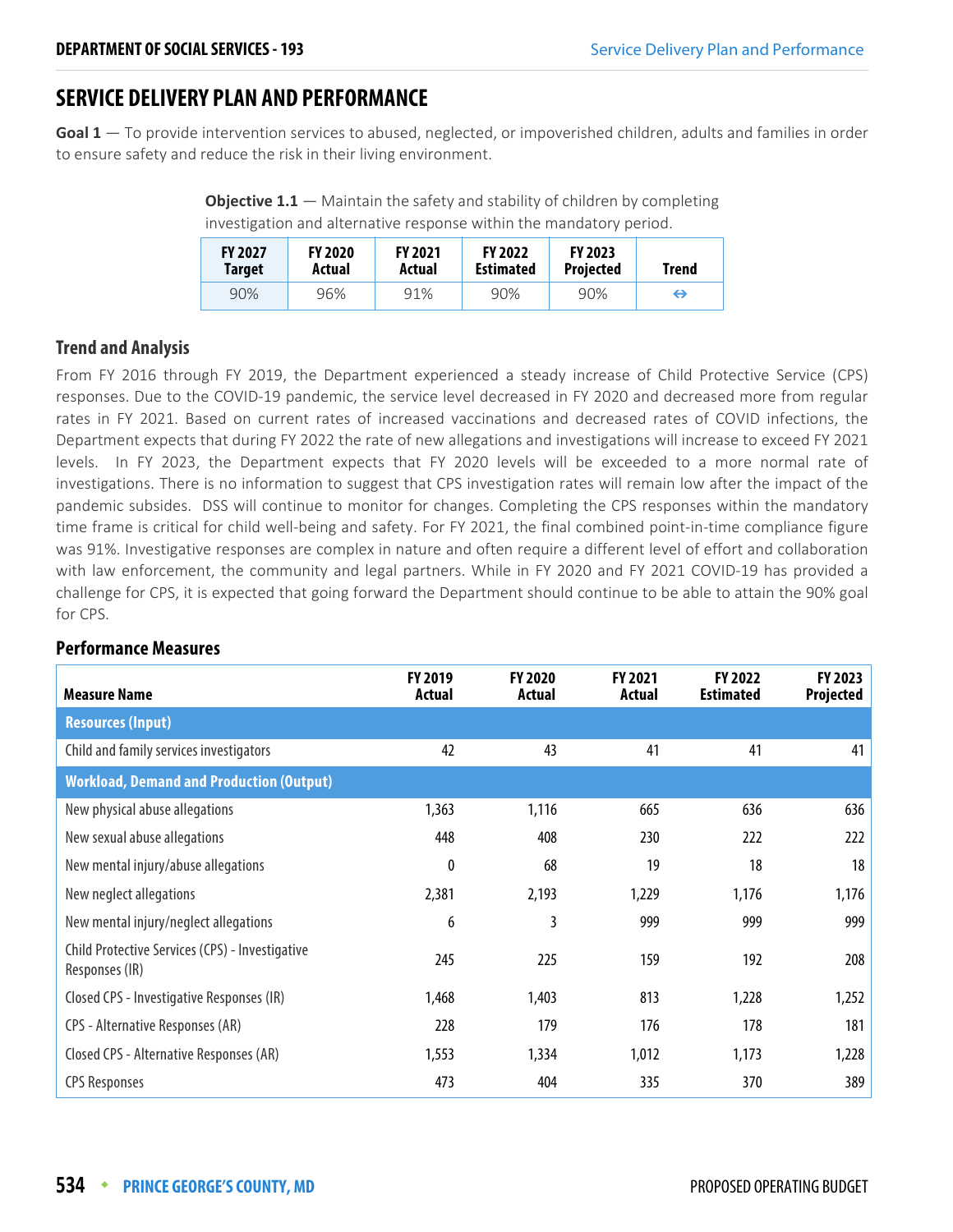#### **Performance Measures** (continued)

| <b>Measure Name</b>                                                                                   | <b>FY 2019</b><br>Actual | <b>FY 2020</b><br>Actual | <b>FY 2021</b><br>Actual | FY 2022<br><b>Estimated</b> | FY 2023<br><b>Projected</b> |
|-------------------------------------------------------------------------------------------------------|--------------------------|--------------------------|--------------------------|-----------------------------|-----------------------------|
| <b>Efficiency</b>                                                                                     |                          |                          |                          |                             |                             |
| Child abuse and neglect investigations and cases<br>received per staff member                         | 70                       | 56                       | 52                       | 58                          | 61                          |
| <b>Quality</b>                                                                                        |                          |                          |                          |                             |                             |
| CPS Investigative Responses open less than 60 days                                                    | 94%                      | 92%                      | 89%                      | 90%                         | 90%                         |
| CPS Alternative Response open less than 60 days                                                       | 98%                      | 100%                     | 93%                      | 90%                         | 90%                         |
| <b>Impact (Outcome)</b>                                                                               |                          |                          |                          |                             |                             |
| Fatalities of children whose investigation or service<br>case is open or closed within last 12 months | 4                        | 1                        |                          | $\boldsymbol{0}$            | $\bf{0}$                    |
| CPS cases open less than 60 days                                                                      | 97%                      | 96%                      | 91%                      | 90%                         | 90%                         |

**Objective 1.2** – Maintain the safety and stability of vulnerable adults by completing investigations within the mandatory period.

| <b>FY 2027</b> | <b>FY 2020</b> | <b>FY 2021</b> | <b>FY 2022</b>   | <b>FY 2023</b>   | Trend |
|----------------|----------------|----------------|------------------|------------------|-------|
| <b>Target</b>  | Actual         | Actual         | <b>Estimated</b> | <b>Projected</b> |       |
| 90%            | 90%            | 96%            | 90%              | 90%              | ⇔     |

#### **Trend and Analysis**

The Department supports elderly and disabled adults to ensure they are safe and able to remain in their homes and communities. As the County's elderly (at least 65 years old) and vulnerable adult population increases, it is anticipated that the demand for these services will continue to increase accordingly. While from FY 2017 to FY 2019, the number of Adult Protective Service (APS) investigations increased by 15%. From FY 2020 through FY 2021, the number decreased significantly by 44%. Based on the trend in FY 2022, the number of APS investigations may decrease even further. These decreases are likely due to the COVID-19 pandemic. It may take another year or so for the number of APS investigations to go back to usual levels. This will require close monitoring to see if there is a change. While DSS projects a continued decrease in FY 2022, the Department expects that in FY 2023 it may start to go back toward the usual levels. The Department has been successful in meeting the compliance goals. In FY 2021, the Department was well above the compliance requirement with compliance for APS investigations at 96.3%. This performance is expected to exceed the 90% standard.

| <b>Measure Name</b>                                             | <b>FY 2019</b><br>Actual | <b>FY 2020</b><br>Actual | <b>FY 2021</b><br>Actual | <b>FY 2022</b><br><b>Estimated</b> | FY 2023<br>Projected |
|-----------------------------------------------------------------|--------------------------|--------------------------|--------------------------|------------------------------------|----------------------|
| <b>Resources (Input)</b>                                        |                          |                          |                          |                                    |                      |
| Adult Protective Services (APS) staff                           | 8                        | 13                       | 4                        | 4                                  | 4                    |
| <b>Workload, Demand and Production (Output)</b>                 |                          |                          |                          |                                    |                      |
| New adult abuse allegations                                     | 105                      | 108                      | 62                       | 85                                 | 92                   |
| New adult financial exploitation investigations/<br>allegations | 247                      | 214                      | 155                      | 185                                | 218                  |
| New adult self neglect and neglect allegations                  | 727                      | 542                      | 341                      | 442                                | 561                  |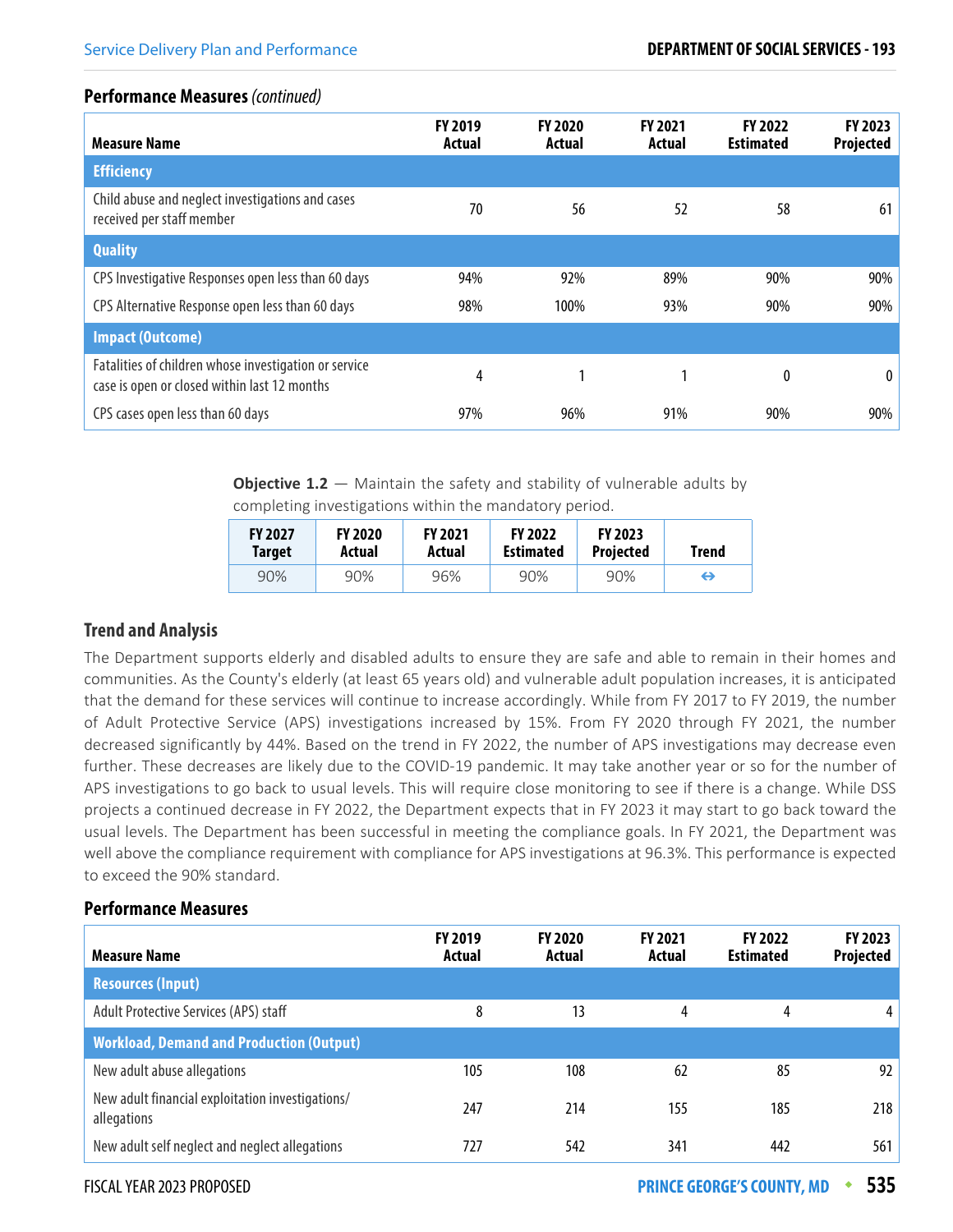#### **Performance Measures** (continued)

| <b>Measure Name</b>                                                                                | FY 2019<br>Actual | <b>FY 2020</b><br><b>Actual</b> | FY 2021<br>Actual | <b>FY 2022</b><br><b>Estimated</b> | FY 2023<br>Projected |
|----------------------------------------------------------------------------------------------------|-------------------|---------------------------------|-------------------|------------------------------------|----------------------|
| Requests from Other Agency (ROA)                                                                   | 6                 | 6                               | 21                | 6                                  | 6                    |
| New adult sexual exploitation allegations                                                          | 14                | 9                               | 12                | 11                                 | 11                   |
| <b>APS allegations</b>                                                                             | 1,099             | 879                             | 591               | 729                                | 888                  |
| New adult neglect or abuse investigations                                                          | 1,120             | 879                             | 623               | 480                                | 661                  |
| APS investigations end of month case load                                                          | 132               | 119                             | 97                | 73                                 | 108                  |
| <b>Efficiency</b>                                                                                  |                   |                                 |                   |                                    |                      |
| New adult abuse allegations investigated per APS<br>staff                                          | 140               | 68                              | 156               | 120                                | 165                  |
| <b>Quality</b>                                                                                     |                   |                                 |                   |                                    |                      |
| Adults without a reoccurring claim of abuse within<br>six months of first claim (valid or invalid) | 99%               | 99%                             | 99%               | 99%                                | 99%                  |
| <b>Impact (Outcome)</b>                                                                            |                   |                                 |                   |                                    |                      |
| Adult services abuse and neglect cases resulting in<br>death                                       | 1                 | 7                               | 2                 | 0                                  | 0                    |
| Adult services open cases resulting in serious injury                                              | 0                 | $\mathbf{0}$                    |                   | $\boldsymbol{0}$                   | 0                    |
| Adult abuse, neglect or exploitation cases opened<br>less than 60 days                             | 100%              | 90%                             | 96%               | 90%                                | 90%                  |

**Goal 2** — Stabilize families and individuals in need through increased access to services.

**Objective 2.1** – Increase the number of vulnerable eligible households achieving stability through integrated eligibility services.

| <b>FY 2027</b> | <b>FY 2020</b> | <b>FY 2021</b> | <b>FY 2022</b>   | <b>FY 2023</b>   | <b>Trend</b> |
|----------------|----------------|----------------|------------------|------------------|--------------|
| Target         | Actual         | Actual         | <b>Estimated</b> | <b>Projected</b> |              |
| 110,000        | 84.211         | 98.770         | 119.817          | 119.884          |              |

#### **Trend and Analysis**

From FY 2014 to FY 2019, the integrated caseload continued a steady decrease as the nation and region continued a slow recovery out of the recession of the previous decade. With the COVID-19 pandemic hitting in March 2020, this trend stopped and reversed. In FY 2020 and FY 2021, the average monthly caseloads increased. The caseload increased 6.5% in FY 2020 and 17% in FY 2021. The average monthly integrated caseload is expected to increase even further from FY 2021 by 21% in FY 2022 and then to level off. This is keeping in mind that the caseload at the end of each fiscal year will be higher than the average as it increases. Usually, caseloads do not decrease as rapidly after the end of crises compared to how they increase during significant economic and social events. During these periods, the medical assistance caseload was rather steady, and the temporary cash assistance (TCA) caseload increased. However, the primary impetus to the caseload increase is from the food supplement (FS) caseload. FS increased 27% from FY 2020 to FY 2021 and is expected to increase 33% from FY 2021 to FY 2022 before also leveling off. Energy assistance decreased from FY 2019 to FY 2020 by 19.6% before increasing by 8% from FY 2020 to FY 2021. This decrease is due to waivers in energy and evictions in the Community Services Division. In FY 2022, the energy assistance caseload is expected to level off. Therefore, the impact of energy assistance upon the integrated caseload is mixed. In the long-term, DSS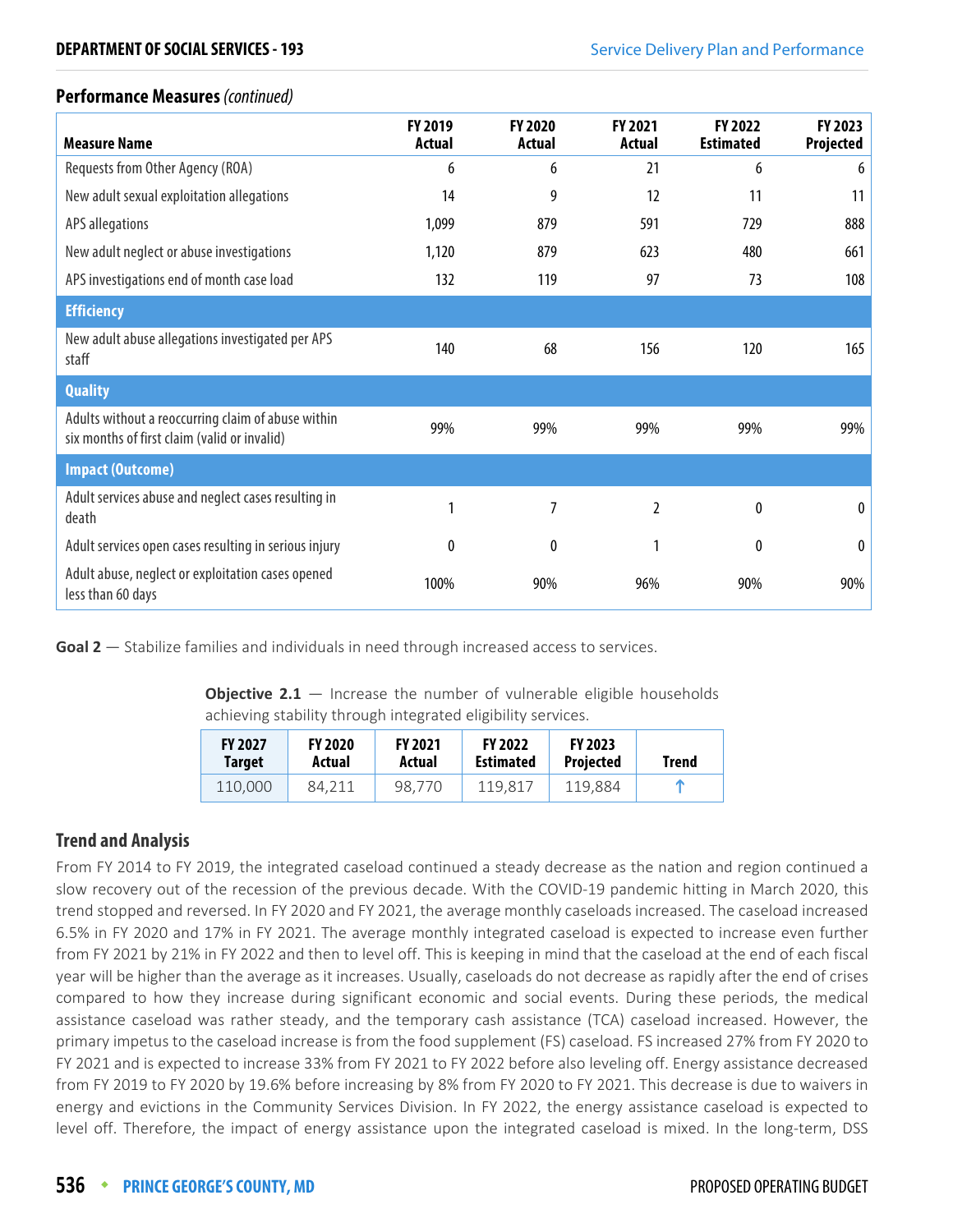expects that the integrated caseload will slowly decrease. The Department will continue to monitor caseloads to see if the expectations change in any way.

| <b>Measure Name</b>                                                                                                           | FY 2019<br><b>Actual</b> | FY 2020<br><b>Actual</b> | <b>FY 2021</b><br><b>Actual</b> | FY 2022<br><b>Estimated</b> | FY 2023<br>Projected |
|-------------------------------------------------------------------------------------------------------------------------------|--------------------------|--------------------------|---------------------------------|-----------------------------|----------------------|
| <b>Resources (Input)</b>                                                                                                      |                          |                          |                                 |                             |                      |
| Energy assistance staff                                                                                                       | 13                       | 12                       | 9                               | 11                          | 11                   |
| Family investment division staff                                                                                              | 163                      | 160                      | 180                             | 180                         | 180                  |
| <b>Workload, Demand and Production (Output)</b>                                                                               |                          |                          |                                 |                             |                      |
| Temporary cash assistance (TCA) cases                                                                                         | 1,416.0                  | 1,744.0                  | 3,247.0                         | 2,761.0                     | 2,761.0              |
| Food supplement (FS) program cases                                                                                            | 41,382.0                 | 47,603.0                 | 60,596.0                        | 80,719.0                    | 80,719.0             |
| Medical assistance (MA) program cases                                                                                         | 26,111.0                 | 27,039.0                 | 26,473.0                        | 27,569.0                    | 27,569.0             |
| <b>Emergency Assistance to Families with Children</b><br>(EAFC) cases                                                         | 173                      | 132                      | 1                               | 6                           | 6                    |
| Households receiving energy assistance (EA)                                                                                   | 9,710                    | 7,803                    | 8,444                           | 8,762                       | 8,789                |
| Households entering emergency shelters                                                                                        | 507                      | 614                      | 621                             | 552                         | 552                  |
| <b>Efficiency</b>                                                                                                             |                          |                          |                                 |                             |                      |
| FS program applications received per staff member                                                                             | 301                      | 579                      | 331                             | 224                         | 277                  |
| EA applications processed per staff member                                                                                    | 991                      | 1,054                    | 1,871                           | 1,522                       | 1,336                |
| <b>Quality</b>                                                                                                                |                          |                          |                                 |                             |                      |
| Temporary cash assistance applications processed<br>within 30 days (average)                                                  | 99%                      | 99%                      | 100%                            | 96%                         | 96%                  |
| FS program applications processed within 30 days<br>(average)                                                                 | 99%                      | 99%                      | 100%                            | 96%                         | 96%                  |
| MA applications processed within 30 days (average)                                                                            | 98%                      | 99%                      | 98%                             | 96%                         | 96%                  |
| EA applications processed within 45 days                                                                                      | 98%                      | 100%                     | 100%                            | 100%                        | 96%                  |
| <b>Impact (Outcome)</b>                                                                                                       |                          |                          |                                 |                             |                      |
| Temporary Assistance for Needy Families (TANF) and<br>TCA recipients receiving services for less than or equal<br>to one year | 38%                      | 43%                      | 51%                             | 47%                         | 39%                  |
| Work participation rate                                                                                                       | 44%                      | 32%                      | 4%                              | 50%                         | 50%                  |
| Households exiting emergency shelters                                                                                         | 523                      | 531                      | 556                             | 537                         | 541                  |
| TCA recipients employed                                                                                                       | 621                      | 590                      | 290                             | 340                         | 340                  |
| Households establishing permanent housing                                                                                     | 130                      | 141                      | 274                             | 276                         | 145                  |
| Times households/individuals (cases) access<br>integrated services that provide support towards<br>achieving stability        | 79,104                   | 84,211                   | 98,770                          | 119,817                     | 119,884              |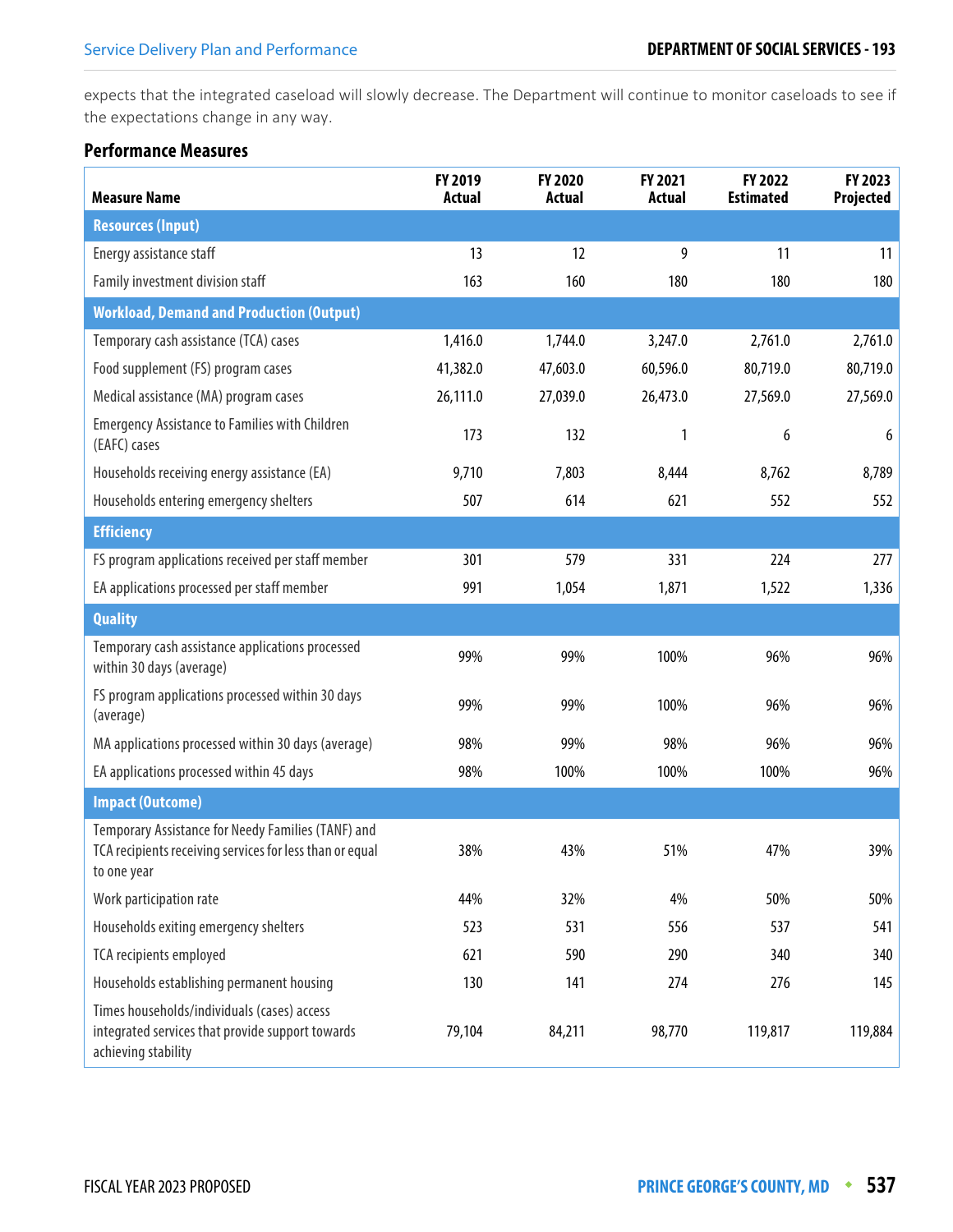**Goal 3** — To assist individuals, adults and families in need to achieve and maintain permanence in the community through increased access to services.

**Objective 3.1** – Maintain the percentage of vulnerable eligible adults served achieving permanency at 99%.

| <b>FY 2027</b> | <b>FY 2020</b> | <b>FY 2021</b> | <b>FY 2022</b>   | <b>FY 2023</b>   | <b>Trend</b> |
|----------------|----------------|----------------|------------------|------------------|--------------|
| Target         | Actual         | Actual         | <b>Estimated</b> | <b>Projected</b> |              |
| 100%           | 100%           | 100%           | 100%             | 100%             | ⇔            |

#### **Trend and Analysis**

The Department promotes the stability of communities by providing a range of services to assist adults and families to achieve and maintain appropriate permanency in their communities. This will support the sustainability of independence and self-sufficiency. On average, approximately 368 individuals remain stable and in the community, supported by adult resource programs. Over 99% of individuals receiving adult services have remained in the community from FY 2017 to FY 2021. This rate is projected to remain stable.

| <b>Measure Name</b>                                                                      | FY 2019<br>Actual | FY 2020<br>Actual | FY 2021<br><b>Actual</b> | FY 2022<br><b>Estimated</b> | FY 2023<br>Projected |
|------------------------------------------------------------------------------------------|-------------------|-------------------|--------------------------|-----------------------------|----------------------|
| <b>Resources (Input)</b>                                                                 |                   |                   |                          |                             |                      |
| Adult services caseworkers (does not include APS<br>investigators)                       | 10                | 12                | 23                       | 23                          | 23                   |
| Adult services In Home Aid Services (IHAS) workers                                       | 10                | 12                | 9                        | 9                           | 9                    |
| <b>Workload, Demand and Production (Output)</b>                                          |                   |                   |                          |                             |                      |
| <b>IHAS</b> caseload                                                                     | 75                | 63                | 48                       | 56                          | 65                   |
| Vulnerable adults for which the agency maintains<br>guardianship                         | 108               | 112               | 111                      | 110                         | 110                  |
| Vulnerable adults receiving respite monthly                                              | 27                | 27                | 31                       | 43                          | 30                   |
| Vulnerable adults receiving Social Services To Adults<br>(Including Senior Care) monthly | 135               | 169               | 208                      | 216                         | 216                  |
| <b>Efficiency</b>                                                                        |                   |                   |                          |                             |                      |
| Adult service cases per staff member                                                     | 35                | 31                | 17                       | 18                          | 18                   |
| <b>Impact (Outcome)</b>                                                                  |                   |                   |                          |                             |                      |
| Vulnerable adults remaining in community                                                 | 210               | 232               | 256                      | 272                         | 281                  |
| Vulnerable individuals receiving adult service who<br>remain in the community            | 99%               | 100%              | 100%                     | 100%                        | 100%                 |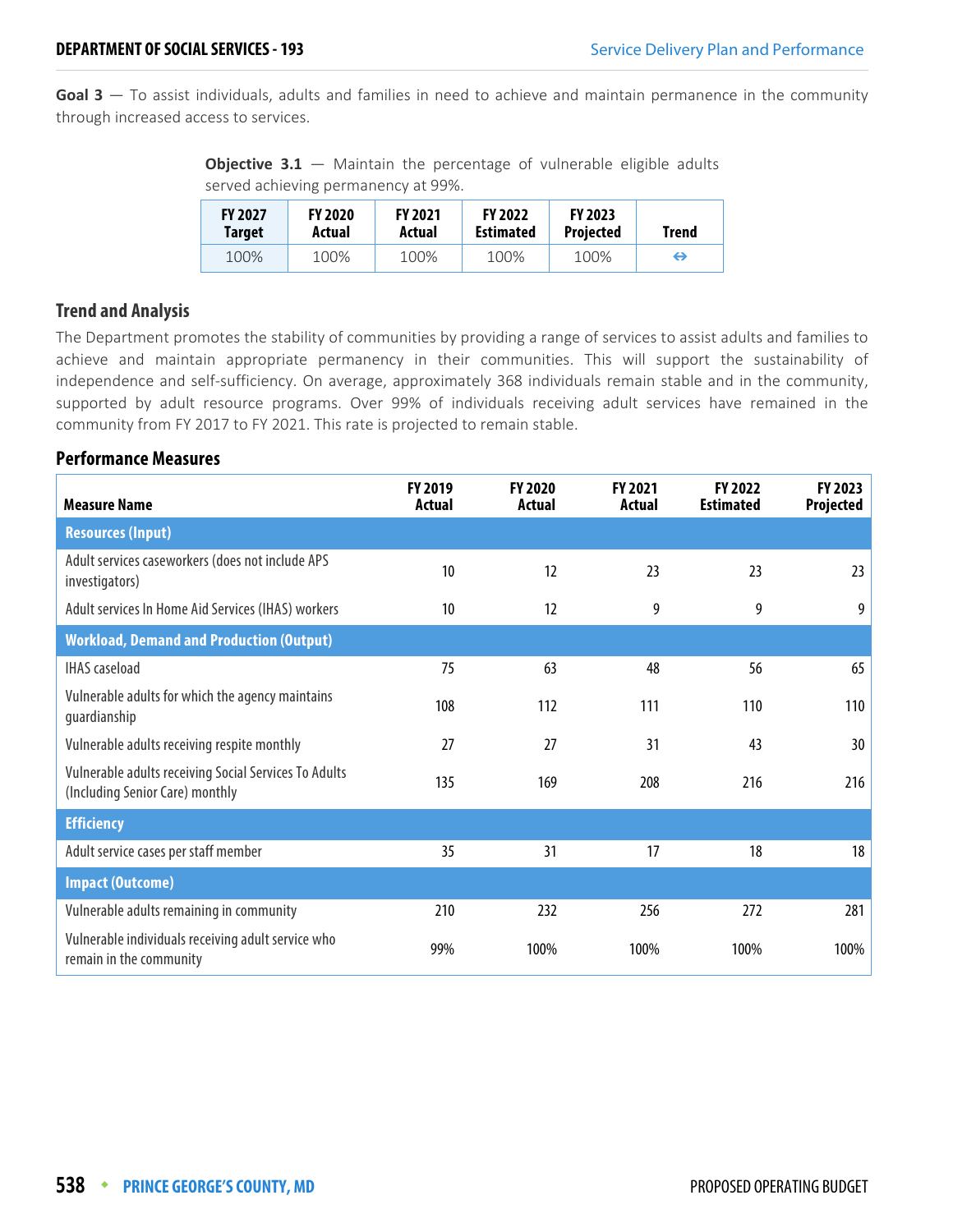**Objective 3.2** – Maintain the percentage of children involved with services provided in the home while remaining in a family and avoiding foster care placement.

| <b>FY 2027</b> | <b>FY 2020</b> | <b>FY 2021</b> | <b>FY 2022</b>   | <b>FY 2023</b>   | Trend |
|----------------|----------------|----------------|------------------|------------------|-------|
| <b>Target</b>  | Actual         | Actual         | <b>Estimated</b> | <b>Projected</b> |       |
| 97%            | 98%            | 98%            | 97%              | 97%              | ↔     |

#### **Trend and Analysis**

Family Preservation is a supportive service that seeks to impact the stability of families by addressing core issues within the family structure and mitigating circumstances that bring children into foster care. As a continuation of this practice, the Department offers services from a family-centered practice framework in which the objective is to keep families intact. DSS efforts to prevent children from entering foster care have been instrumental in preserving families. The percentage of children remaining in families and avoiding foster care placement has been averaging 97% from FY 2012 through FY 2021. Family preservation which provides in-home support services is essential to preventing children from entering foster care.

| <b>Measure Name</b>                                                          | FY 2019<br>Actual | FY 2020<br><b>Actual</b> | FY 2021<br><b>Actual</b> | FY 2022<br><b>Estimated</b> | FY 2023<br>Projected |
|------------------------------------------------------------------------------|-------------------|--------------------------|--------------------------|-----------------------------|----------------------|
| <b>Resources (Input)</b>                                                     |                   |                          |                          |                             |                      |
| Family preservation caseworkers                                              | 15                | 21                       | 19                       | 19                          | 19                   |
| Interagency family preservation caseworkers                                  | 4                 | 4                        | 3                        | 2                           | 2                    |
| <b>Workload, Demand and Production (Output)</b>                              |                   |                          |                          |                             |                      |
| Child Protective Services (CPS) referrals to Family<br>Preservation          | 94                | 72                       | 75                       | 74                          | 74                   |
| Average number of families receiving family<br>preservation services monthly | 132               | 115                      | 110                      | 97                          | 107                  |
| <b>Efficiency</b>                                                            |                   |                          |                          |                             |                      |
| Average number of family preservation cases per<br>staff member              | 9                 | 5                        | 6                        | 5                           | 6                    |
| Average number of interagency family preservation<br>cases per staff member  | 2                 | $\mathfrak{I}$           | 3                        | 4                           | 4                    |
| <b>Quality</b>                                                               |                   |                          |                          |                             |                      |
| Number of youth reunified with family                                        | 63                | 52                       | 38                       | 24                          | 31                   |
| Households/individuals (cases) receiving integrated<br>services per month    | 988               | 990                      | 1,025                    | 1,052                       | 1,059                |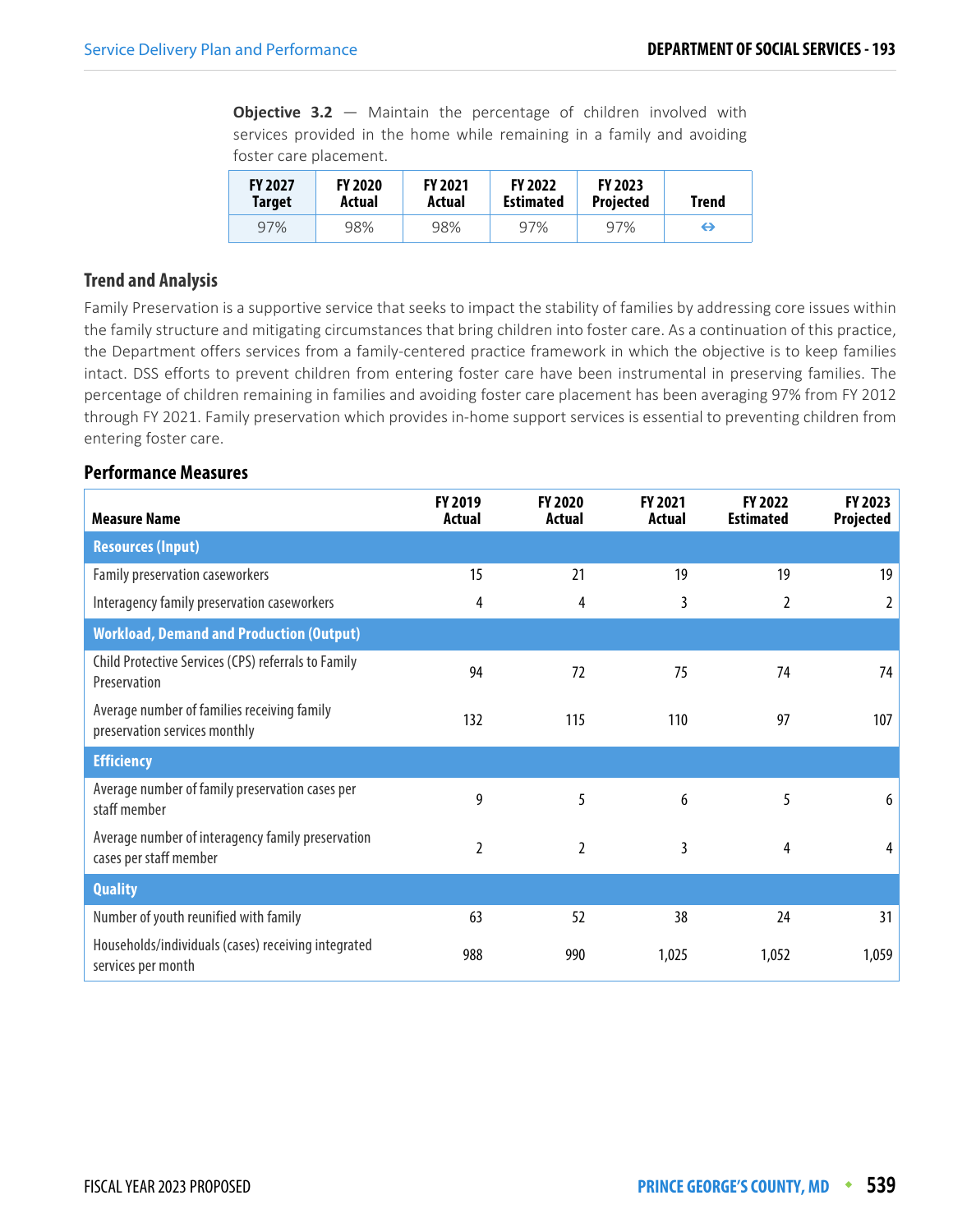#### **Performance Measures** (continued)

| <b>Measure Name</b>                                                                                                      | <b>FY 2019</b><br>Actual | <b>FY 2020</b><br>Actual | <b>FY 2021</b><br>Actual | <b>FY 2022</b><br><b>Estimated</b> | <b>FY 2023</b><br><b>Projected</b> |
|--------------------------------------------------------------------------------------------------------------------------|--------------------------|--------------------------|--------------------------|------------------------------------|------------------------------------|
| <b>Impact (Outcome)</b>                                                                                                  |                          |                          |                          |                                    |                                    |
| Change in number of families receiving Family<br><b>Preservation Services</b>                                            | 4%                       | $-13%$                   | $-4\%$                   | $-12%$                             | 10%                                |
| Children involved in in-home services: (CPS and<br>Family Preservation) that remain with family and<br>avoid foster care | 97%                      | 98%                      | 98%                      | 97%                                | 97%                                |
| Interagency family preservation cases closed<br>monthly                                                                  | 112                      | 100                      | 90                       | 95                                 | 101                                |

**Objective 3.3** – Increase the percentage of foster care youth achieving permanency for those whose plan is reunification, guardianship and adoption.

| <b>FY 2027</b> | <b>FY 2020</b> | <b>FY 2021</b> | <b>FY 2022</b>   | <b>FY 2023</b>   | <b>Trend</b> |
|----------------|----------------|----------------|------------------|------------------|--------------|
| <b>Target</b>  | Actual         | Actual         | <b>Estimated</b> | <b>Projected</b> |              |
| 25%            | 19%            | 17%            | 14%              | 16%              |              |

#### **Trend and Analysis**

Overall, the Department focuses on the number of children placed in foster care as it is considered a temporary and short-term option for children. Over the past several years, the Department has tried to limit the number of children in out of home placement through closely monitoring entry and moving children toward permanent placements. The COVID-19 pandemic has challenged this effort as the Department has seen an increase in foster care caseloads. DSS has noted that there have been more sibling groups coming into care. Another factor that increased foster care caseloads was a memorandum from the Social Services Administration (SSA) during the pandemic. SSA extended foster care for youth turning the age 21. DSS has also seen an increase in teens entering care, which may be because of exacerbated mental health concerns and additional challenges experienced by families in the community. The Department focuses its attention on moving youth, for whom it is appropriate, to permanency. It is important to properly assess each foster child as an individual and to also assess the situation. With increased numbers of youth in care, this effort is challenged. The Department is responding with new initiatives and efforts. Now more providers are moving toward meeting virtually and/or in-person with additional support, education and coaching provided to children and families by Extreme Family Find, Center For Excellence, Wendy's Wonderful Kids, CASE and Lead 4 Life/ Parent Mentor program and AFFIRM. DSS should be headed toward safely decreasing the number of children in care overall. The Department hopes to see an increase in adoptions and guardianships due to the initiatives and strategies toward permanency that are being implemented.

| <b>Measure Name</b>                                 | <b>FY 2019</b><br>Actual | <b>FY 2020</b><br>Actual | <b>FY 2021</b><br>Actual | <b>FY 2022</b><br><b>Estimated</b> | FY 2023<br><b>Projected</b> |
|-----------------------------------------------------|--------------------------|--------------------------|--------------------------|------------------------------------|-----------------------------|
| <b>Resources (Input)</b>                            |                          |                          |                          |                                    |                             |
| Foster care and adoption caseworkers carrying cases | 46                       | 46                       | 46                       | 43                                 | 43                          |
| <b>Workload, Demand and Production (Output)</b>     |                          |                          |                          |                                    |                             |
| CPS removals resulting in foster care placement     | 174                      | 123                      | 78                       | 125                                | 129                         |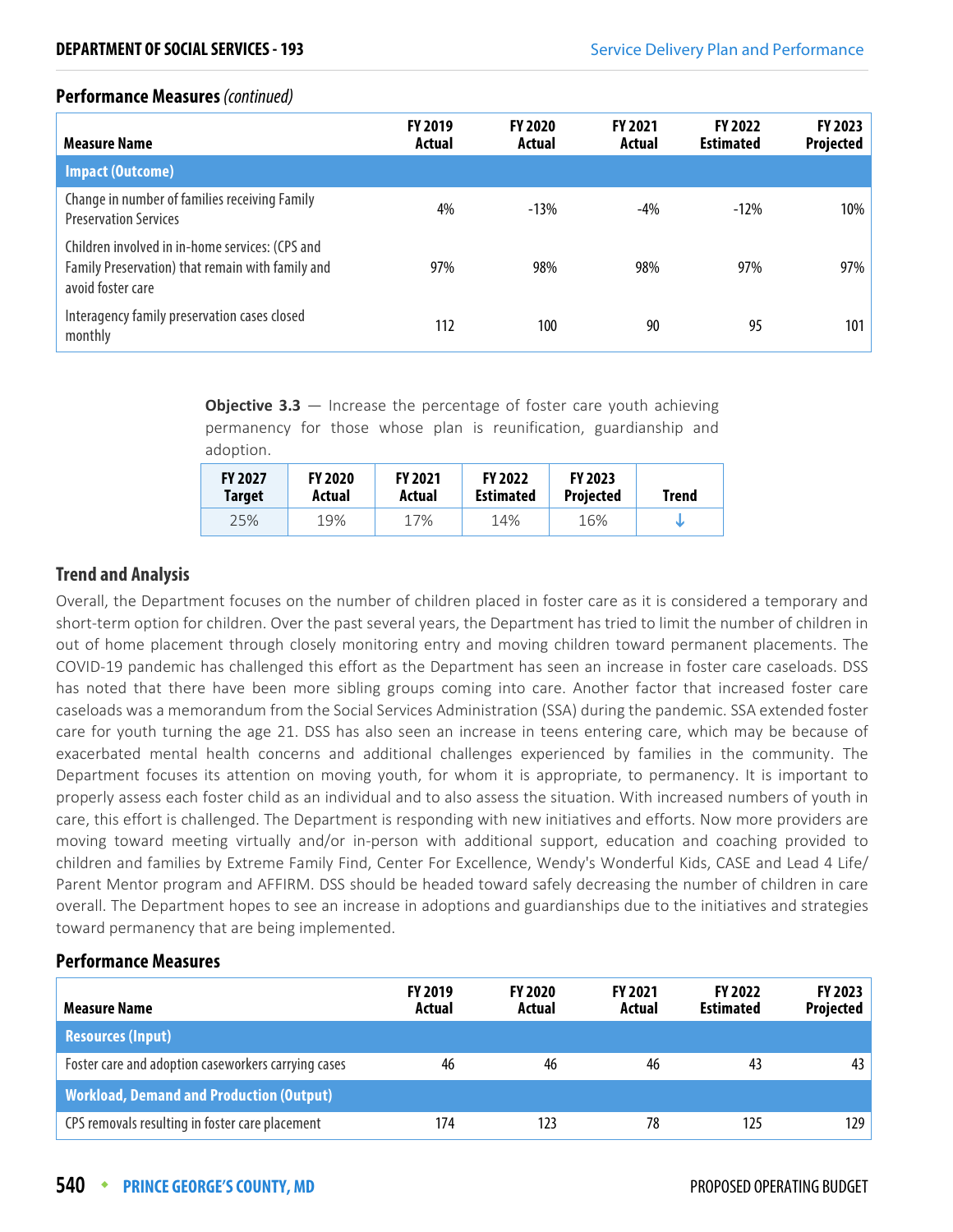# **Performance Measures** (continued)

| <b>Measure Name</b>                                                                                     | FY 2019<br><b>Actual</b> | <b>FY 2020</b><br><b>Actual</b> | FY 2021<br><b>Actual</b> | FY 2022<br><b>Estimated</b> | FY 2023<br>Projected |
|---------------------------------------------------------------------------------------------------------|--------------------------|---------------------------------|--------------------------|-----------------------------|----------------------|
| Family preservation removals resulting in foster care<br>placement                                      | 24                       | 24                              | 27                       | 27                          | 27                   |
| New entries into foster care                                                                            | 210                      | 142                             | 117                      | 192                         | 169                  |
| Youth in foster care placement                                                                          | 511                      | 496                             | 507                      | 522                         | 522                  |
| Children in foster care placed in congregate care                                                       | 90%                      | 11%                             | 8%                       | 7%                          | 7%                   |
| Children in foster care placed in family homes                                                          | 79%                      | 76%                             | 78%                      | 85%                         | 85%                  |
| Children achieving reunification with their families<br>after Department of Social Services involvement | 47%                      | 48%                             | 48%                      | 38%                         | 41%                  |
| Change in congregate care placements                                                                    | 0%                       | $-2%$                           | $-3%$                    | $-1%$                       | 0%                   |
| <b>Efficiency</b>                                                                                       |                          |                                 |                          |                             |                      |
| Foster care and adoption cases per staff member                                                         | 11                       | 11                              | 11                       | 12                          | 12                   |
| <b>Quality</b>                                                                                          |                          |                                 |                          |                             |                      |
| Families diverted from foster care placement                                                            | 93                       | 76                              | 71                       | 74                          | 74                   |
| Youth stepped down from congregate care                                                                 | 46                       | 43                              | 8                        | 26                          | 40                   |
| Youth achieving guardianship                                                                            | 8                        | 11                              | 12                       | 10                          | 13                   |
| Adoptions finalized                                                                                     | 13                       | 8                               | 5                        | 7                           | 9                    |
| Youth emancipating                                                                                      | 50                       | 45                              | 24                       | 23                          | 22                   |
| Exits from foster care                                                                                  | 134                      | 116                             | 79                       | 64                          | 75                   |
| Youth achieving permanency (guardianship,<br>adoption and reunification) (cumulative)                   | 16%                      | 14%                             | 11%                      | 8%                          | 10%                  |
| Monthly Foster Care Worker Visitations (State Data)                                                     | 95%                      | 97%                             | 97%                      | 95%                         | 95%                  |
| Monthly Foster Care Worker Visit (Internal Data)                                                        | 96%                      | 96%                             | 94%                      | 95%                         | 95%                  |
| <b>Impact (Outcome)</b>                                                                                 |                          |                                 |                          |                             |                      |
| Change in percentage of youth in foster care<br>placement                                               | $1\%$                    | $-3%$                           | 2%                       | 3%                          | $0\%$                |
| Percentage of Child Protective Service and Family<br>Preservation Youth entering foster care            | 3%                       | 2%                              | 2%                       | 3%                          | 3%                   |
| Foster Care Youth with Plans of Permanency                                                              | 331                      | 372                             | 329                      | 286                         | 331                  |
| Foster Care Youth with Plans of Reunification,<br><b>Guardianship and Adoption Achieving Permanence</b> | 25%                      | 19%                             | 17%                      | 14%                         | 16%                  |